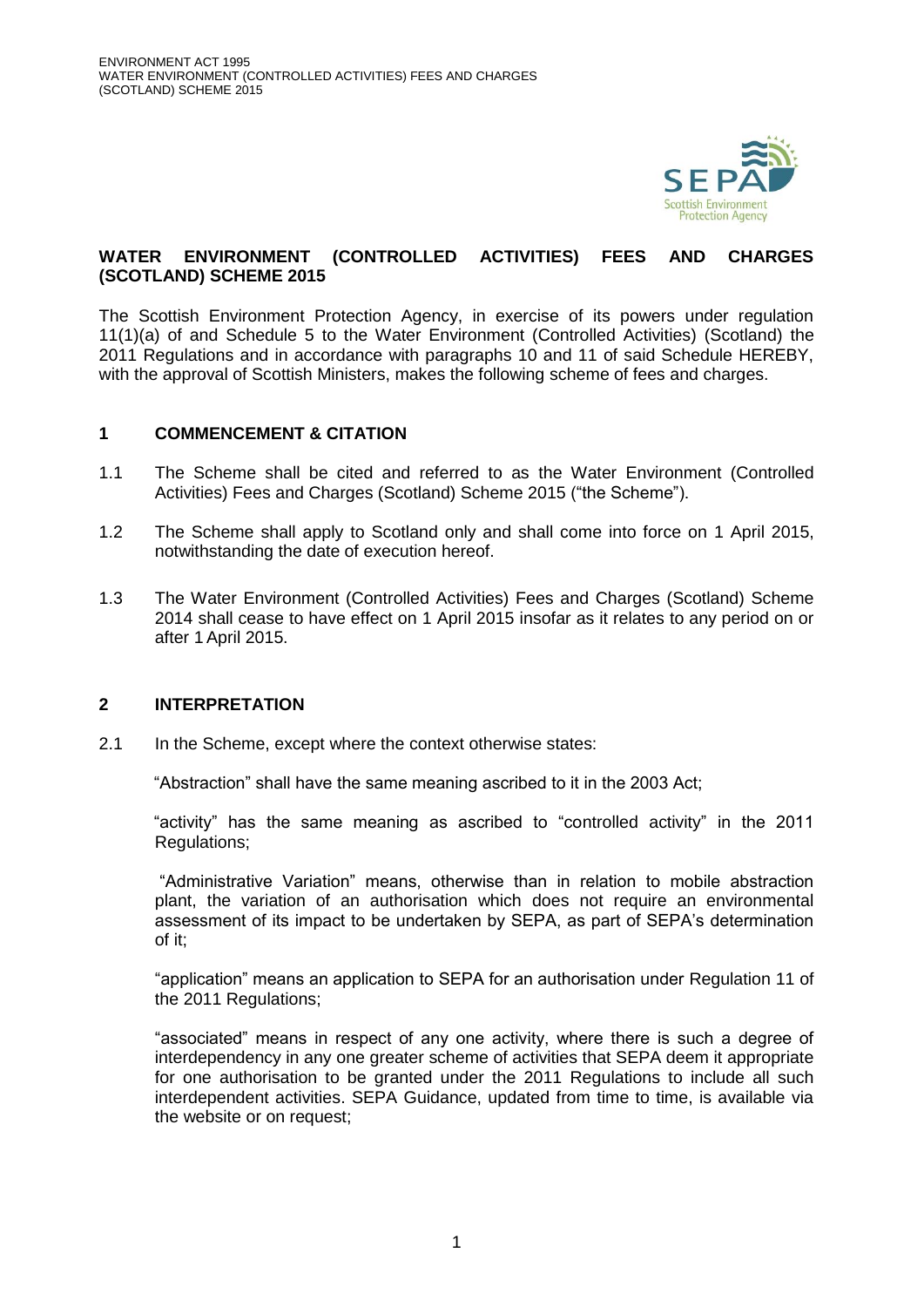"authorisation" means any single authorisation granted by SEPA under Regulation 7 or 8 of the 2011 Regulations or an authorisation granted by SEPA under Regulation 10 of the 2011 Regulations;

"Bank" means any bank or shore or Wetland or any area in the vicinity of Inland Water or Wetland;

"Bed" means the bottom, channel or bed of any inland surface waters (other than Banks);

"Complex Licence" means any Licence granted by SEPA which is considered by SEPA to require a more complex environmental assessment than a Simple Licence and site specific conditions. SEPA Guidance, updated from time to time, is available via the website or on request;

"Disposal to Land" means the disposal or discharge of substances listed in Schedules 1 or 2 of the 2011 Regulations or substances considered by SEPA as liable or likely to cause pollution to groundwater, insofar as not otherwise regulated by SEPA;

"discounts" means the prices to be charged as shown in clause 4 hereof;

"Effluent" includes any liquid, including particles of matter and other substances in suspension in it;

"Engineering Works" means the carrying out of building or engineering works or any other works (save those referred to in section 20(3)(c) of the 2003 Act) and/or any activities connected therewith,

- in Inland Water (other than groundwater) or Wetland; or
- in the vicinity of Inland Water or Wetland, and deemed by SEPA as having or likely to have a significant adverse effect on the water environment;

"Environmental Service" means the carrying out, operation or maintenance of any activity which is in the view of SEPA, solely for the benefit of the environment, not being for commercial purposes or in implementation of a statutory duty or condition of an authorisation. SEPA Guidance, updated from time to time, is available via the website or on request;

"financial year" shall mean a period of one year starting on 1 April, or such other period of one year as SEPA may from time to time determine;

"Impoundment" shall have the same meaning as ascribed to "Impounding Works" under Section 20(6) of the 2003 Act;

"in-bye" shall have the same meaning as is given in the Rural Development Contracts (Land Managers Options) (Scotland) Regulations 2008, regulation 2(5) and Schedule 1 thereof;

"Licence" means any authorisation granted by SEPA in terms of Regulation 8 or 10 of the 2011 Regulations;

"mobile abstraction plant" means plant which is designed to move or to be moved whether on roads or otherwise and which is used for abstraction: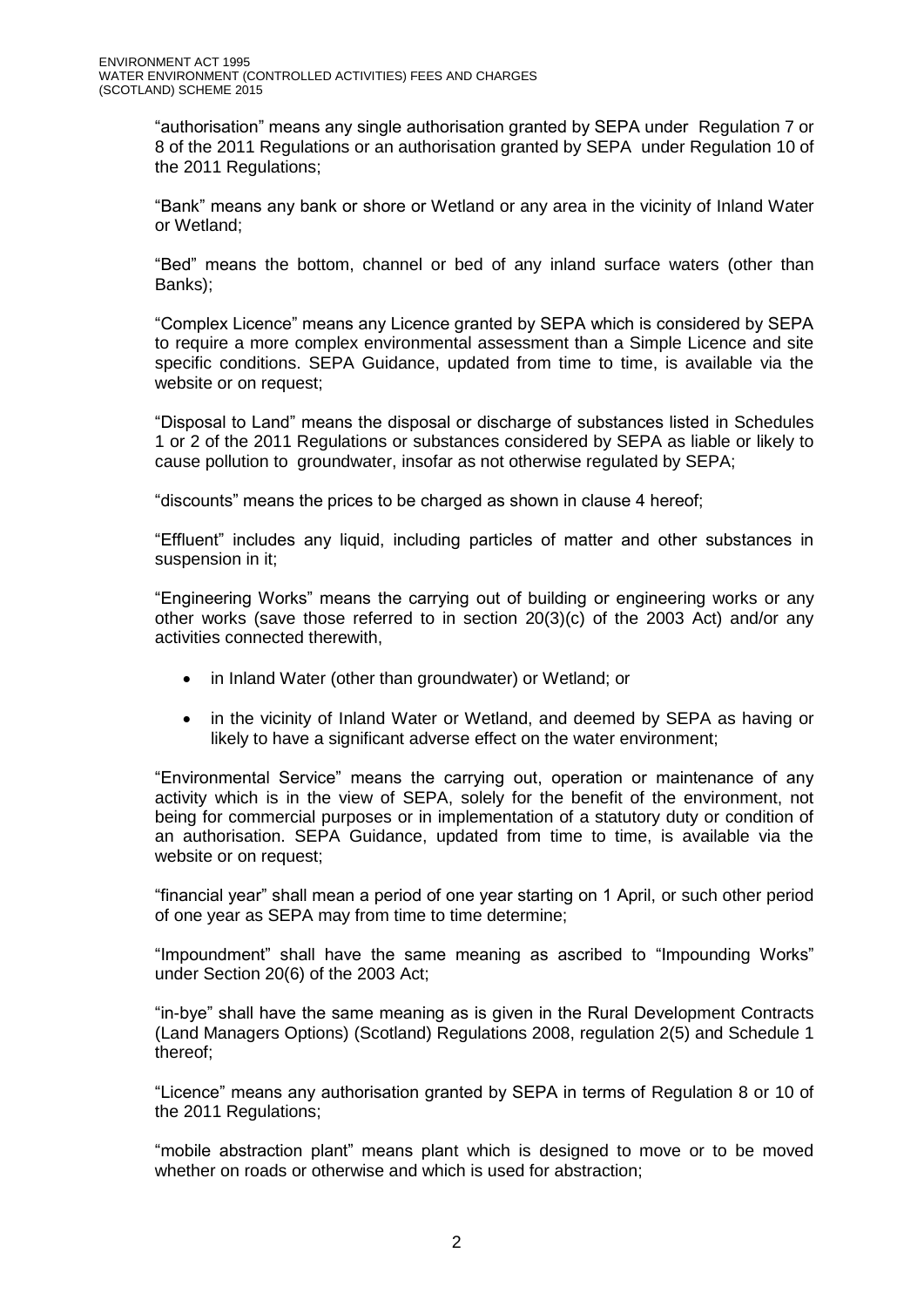"On-line Registration" means any registration made, completed and paid for electronically by an applicant via a facility provided by SEPA on its website;

"Point Source Discharge" means a discharge of Effluent or other matter to the water environment or land by a fixed installation, pipe, outlet or otherwise which is considered by SEPA as liable or likely to cause pollution of the water environment, save as not otherwise regulated by SEPA;

"Regime" means for the purposes of the Scheme, the regulatory environmental controls and charging applicable respectively to Point Source Discharge, Disposal to Land, Abstraction, Impoundment and Engineering Works;

"Registration" means any authorisation applied for and/or authorised in terms of Regulations 7 or 10 of the 2011 Regulations, or for the purposes of an authorisation containing more than one activity, each and every activity which would have been capable of being authorised individually as a Registration. SEPA Guidance, updated from time to time, is available via the website or on request;

"SEPA" means the Scottish Environment Protection Agency, incorporated under the Environment Act 1995 and having its Corporate Office at Strathallan House, Castle Business Park, Stirling, FK9 4TZ;

"SEPA Annual Monitoring Plan" means such programmes, schedules and plans of work prepared by SEPA defining the controlled activities or matters which will be subject to monitoring, sampling, inspection or audit by SEPA, as may be varied from time to time;

"Sewage Effluent" includes any Effluent from sewage disposal or from sewerage works vested in a sewerage authority and domestic sewage effluent;

"Simple Licence" means any Licence granted by SEPA which contains primarily standard conditions imposed by SEPA for the purposes of protection of the water environment or, for the purposes of an authorisation containing more than one activity, each and every activity which would have been capable of being authorised individually as a Simple Licence. SEPA Guidance, updated from time to time, is available via the website or on request;

"the 1995 Act" means the Environment Act 1995, as amended from time to time;

"the 2003 Act" means the Water Environment and Water Services (Scotland) Act 2003, as amended from time to time;

"the 2011 Regulations" means the Water Environment (Controlled Activities) (Scotland) Regulations 2011, as amended from time to time;

"Technical Variation" means the variation of an authorisation which does require SEPA to carry out an environmental assessment of its impact, as part of its determination;

"Trade Effluent" includes any Effluent, other than surface water and domestic sewage, which is discharged from premises used for carrying on any trade or industry.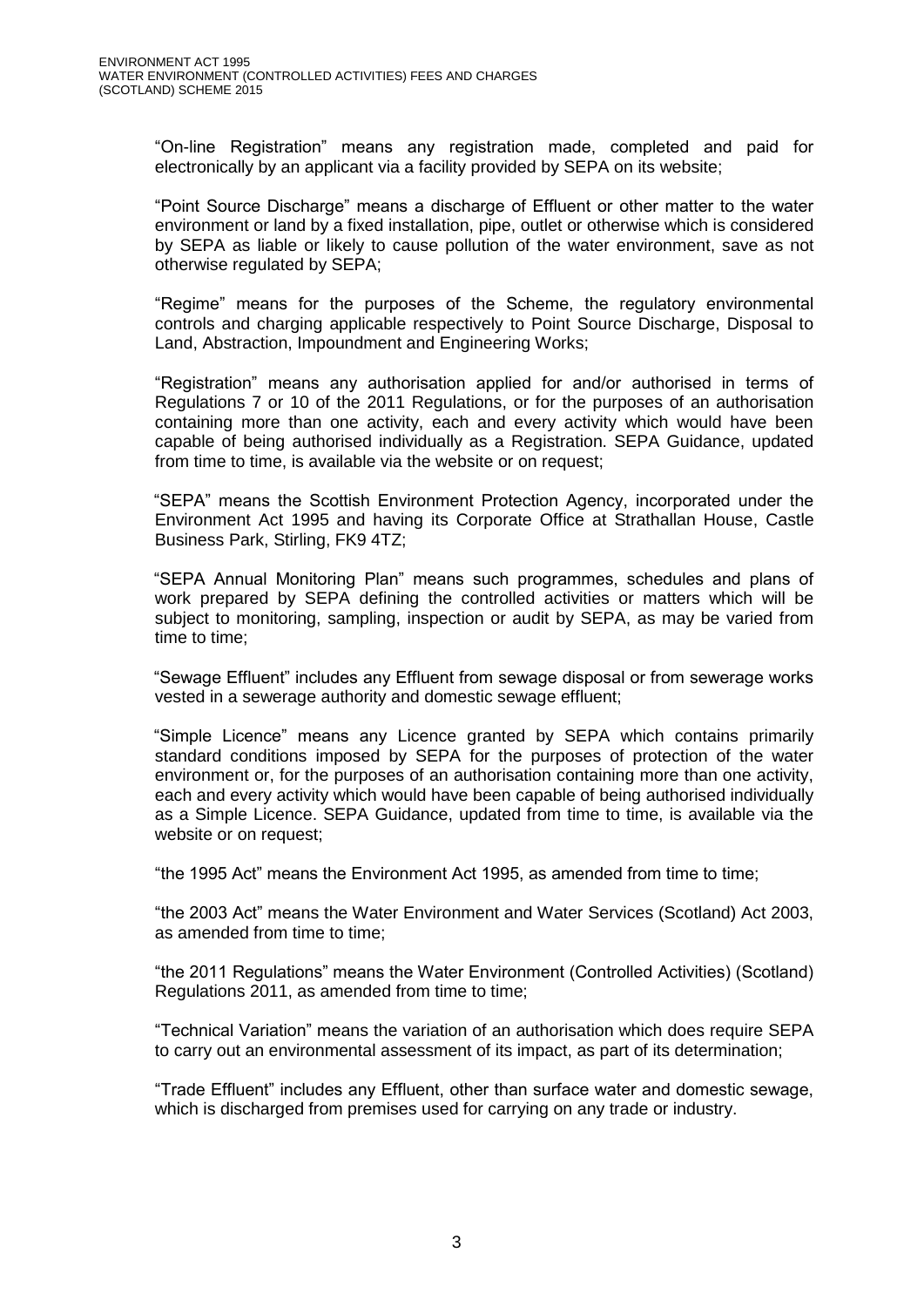- 2.2 Except insofar as expressly stated herein, the Scheme shall be construed by reference to and in accordance with the 2003 Act, the 2011 Regulations and the Interpretation Act 1978.
- 2.3 For the avoidance of doubt, reference to a clause is deemed to include all sub-clauses thereof without the need for any further specification unless the context otherwise requires.

# **3 APPLICATION FEES**

## **3.1 Registrations**

3.1.1 Subject to Clauses 3.4, 4 and 6, the Application Fee shall be as follows, namely:-

| On-line Registrations (All Regimes) - |                          | £82 per activity  |
|---------------------------------------|--------------------------|-------------------|
| Registrations (All Regimes)           | $\overline{\phantom{0}}$ | £111 per activity |

## **3.2 Simple Licences**

3.2.1 Subject to Clauses 3.4, 4 and 6 the Application Fee shall be as follows, namely:-

Simple Licence (All Regimes) - £639 per activity

- 3.2.2 For Disposal to Land activities, where an application relates to a discharge or discharges at one or more places within land occupied by the same person this will be assessed as one activity and only one Application Fee shall be payable. For the purposes of the Scheme only, a common grazing and/or related in-bye land managed by a grazing committee shall be treated as being land occupied by the same person.
- 3.2.3 Hydropower schemes with a maximum installed generating capacity of up to and including 100kW will attract a Simple Licence Application Fee.

## **3.3 Complex Licences**

3.3.1 Subject to Clauses 3.2.2, 3.4, 4 and 6 the Application Fee shall be £3,013

## 3.4 **All applications**

3.4.1 The application fee is for the consideration of a duly made application for an authorisation or permit, it is not refundable in the event of either the application being refused or withdrawn.

## **4 APPLICATION FEES - DISCOUNTS FOR ASSOCIATED ACTIVITIES**

- 4.1 SEPA will award discounts for Registrations, Simple Licences, Complex Licences and technical and administrative variations which are made at the same time, based on the number of associated activities contained in them and whether within the same or different Regimes.
- 4.2 The discount across all associated activities shall be thirty per cent of the total sum that would otherwise be payable, but excluding from discount the application which incurs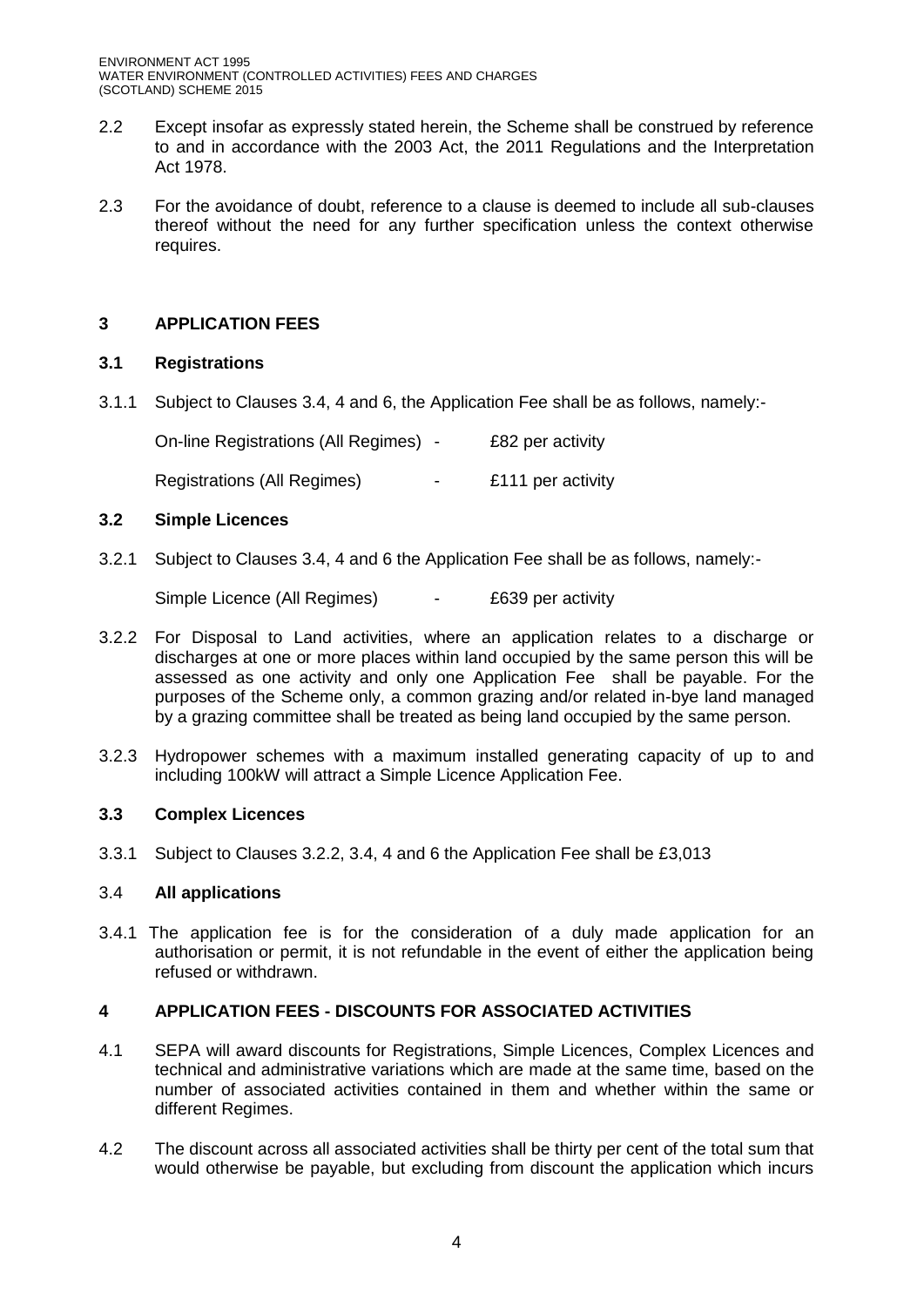the higher or highest fee. Accordingly, and by way of illustration, if three applications were submitted at the same time, one for a complex licence activity and two for associated simple licence activities, there would be a discount applying to the two simple licence activities and the full fee would continue to apply to the complex licence activity.

# **5 SUBSISTENCE CHARGES**

# **5.1 Calculation of Subsistence Charges: General**

5.1.1 A Subsistence Charge, subject to Clause 6, shall be payable as set out in this Clause. For the avoidance of doubt:

(i) a Subsistence Charge shall be based on the total of all charges payable in respect of point source, disposal to land, abstraction, impoundment and engineering works as specified within this clause; and

(ii) where an activity could fall under several different multipliers or factors then the higher or highest will apply.

5.1.2 Where a single licence attracts two or more subsistence charges; or two or more licences covering activities at a single site or scheme, which attracts two or more subsistence charges,

namely –

Point source discharge; Disposal to land; Engineering; and/or

Abstraction or impoundment

 then the overall subsistence charge for that single licence, site or scheme shall be reduced by ten percent (10%) overall.

# **5.2 Point Source Discharge**

5.2.1 Subject to clause 5.7 a Subsistence Charge shall be payable in respect of a licence that authorises activities specified in the SEPA Annual Monitoring Plan, except for sewer networks where charges will apply irrespective of whether they are included within SEPA's Annual Monitoring Plan, which shall be the product of the following factors, namely:-

 $Vp = Volume$ 

Cp = Contents

Rp = Receiving Waters

Np = Number of Activities, or

Nsn = Number of Overflows on a sewer network licence, and

Fp = Financial.

Accordingly, a Subsistence Charge shall be determined by using the following formula:

Subsistence Charge =  $Vp \times Cp \times Rp \times Np \times Fp$ .

or

Subsistence Charge =  $Vp \times Cp \times Rp \times Nsn \times Fp$ .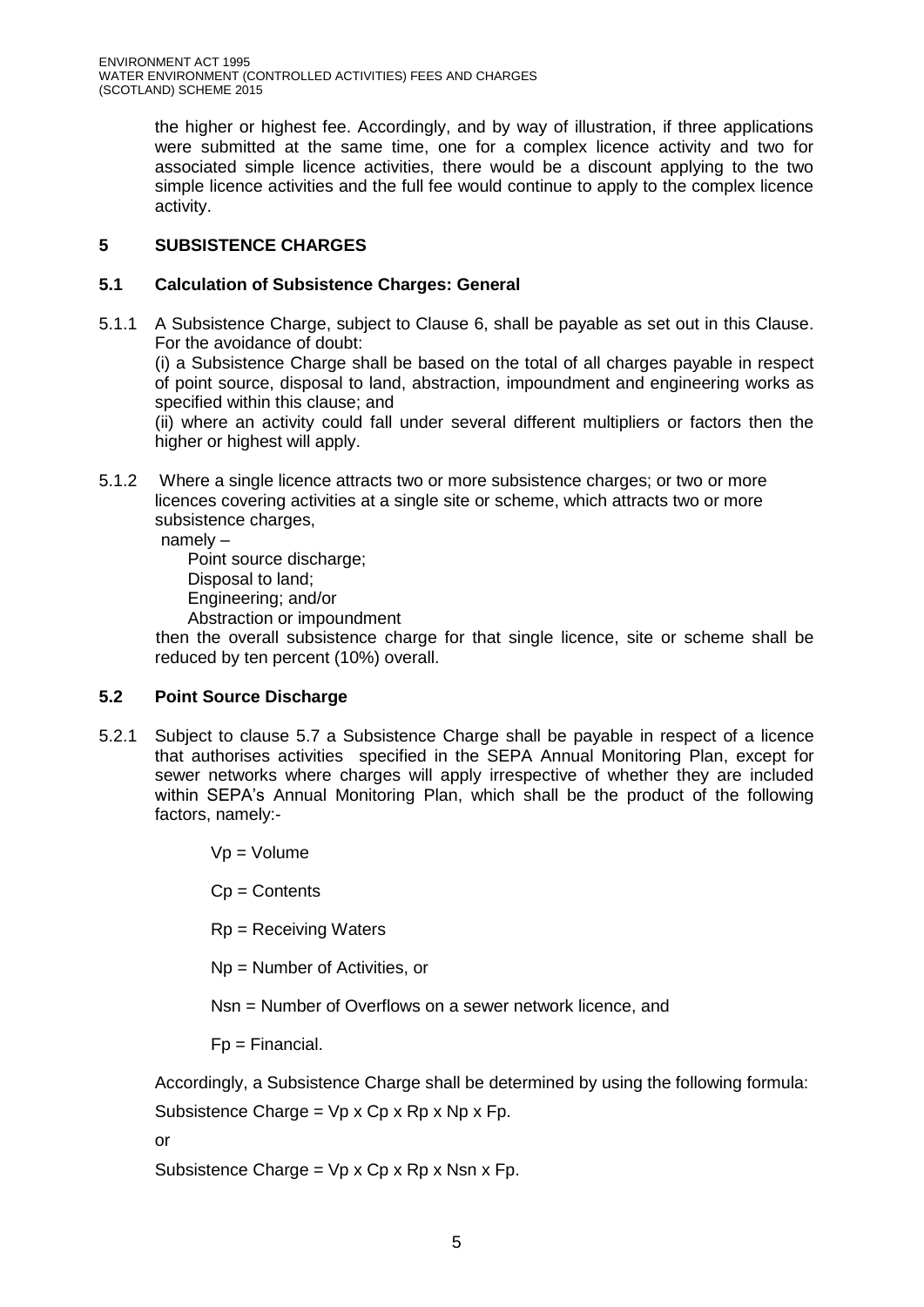- 5.2.2 (a) Where more than one Effluent is treated together or having joined together is then monitored together by SEPA prior to discharge or where there is more than one Effluent of the same nature and the monitoring of any one or more of them is the means by which SEPA monitors them all then they will be considered as a single activity;
	- (b) In calculating the Subsistence Charges for a licence any registration-level activities included as part of a water use licence will not be included in the calculation of the charge. A registration-level activity is determined by the criteria specified within the CAR Practical Guide (electronic copy of the guide is available on the SEPA website) and not licence level activities which were deemed registered during the transfer into a CAR licence.
- 5.2.3 A Subsistence Charge will not be payable for a discharge of:
	- (a) Effluent from cooling or heat exchange processes where the authorised volume to be discharged is 10 cubic metres or less a day; or
	- (b) Sewage Effluent or Trade Effluent, except Effluent from cooling or heat exchange processes, which prior to treatment does not contain:
		- (i) a biochemical oxygen demand loading of more than 900 grammes a day; or
		- (ii) toxic, persistent or other substances which may be harmful.
- 5.2.4 With the exception of discharges specified in Clauses 5.2.6(3)(d) and 5.2.6(4)(c), where the period of the year during which the discharge may be made is restricted by conditions of the authorisation or another statutory licence, then the amount payable is calculated by apportioning the Subsistence Charge for that financial year pro rata to the period during which the discharge is authorised to be made.
- 5.2.5 The Volume Factor
	- (1) The Volume Factor relates to the maximum daily volume of discharge permitted by the authorisation as follows:-

| Volume          | <b>Cubic Metres</b>                          | Factor |
|-----------------|----------------------------------------------|--------|
| <b>Band</b>     |                                              |        |
| Vp1             | Up to and including 5                        | 0.3    |
| Vp2             | More than 5 up to and including 20           | 0.5    |
| Vp3             | More than 20 up to and including 100         | 1.0    |
| Vp4             | More than 100 up to and including 1,000      | 2.0    |
| Vp <sub>5</sub> | More than 1,000 up to and including 10,000   | 3.0    |
| Vp6             | More than 10,000 up to and including 50,000  | 6.0    |
| Vp7             | More than 50,000 up to and including 150,000 | 12.0   |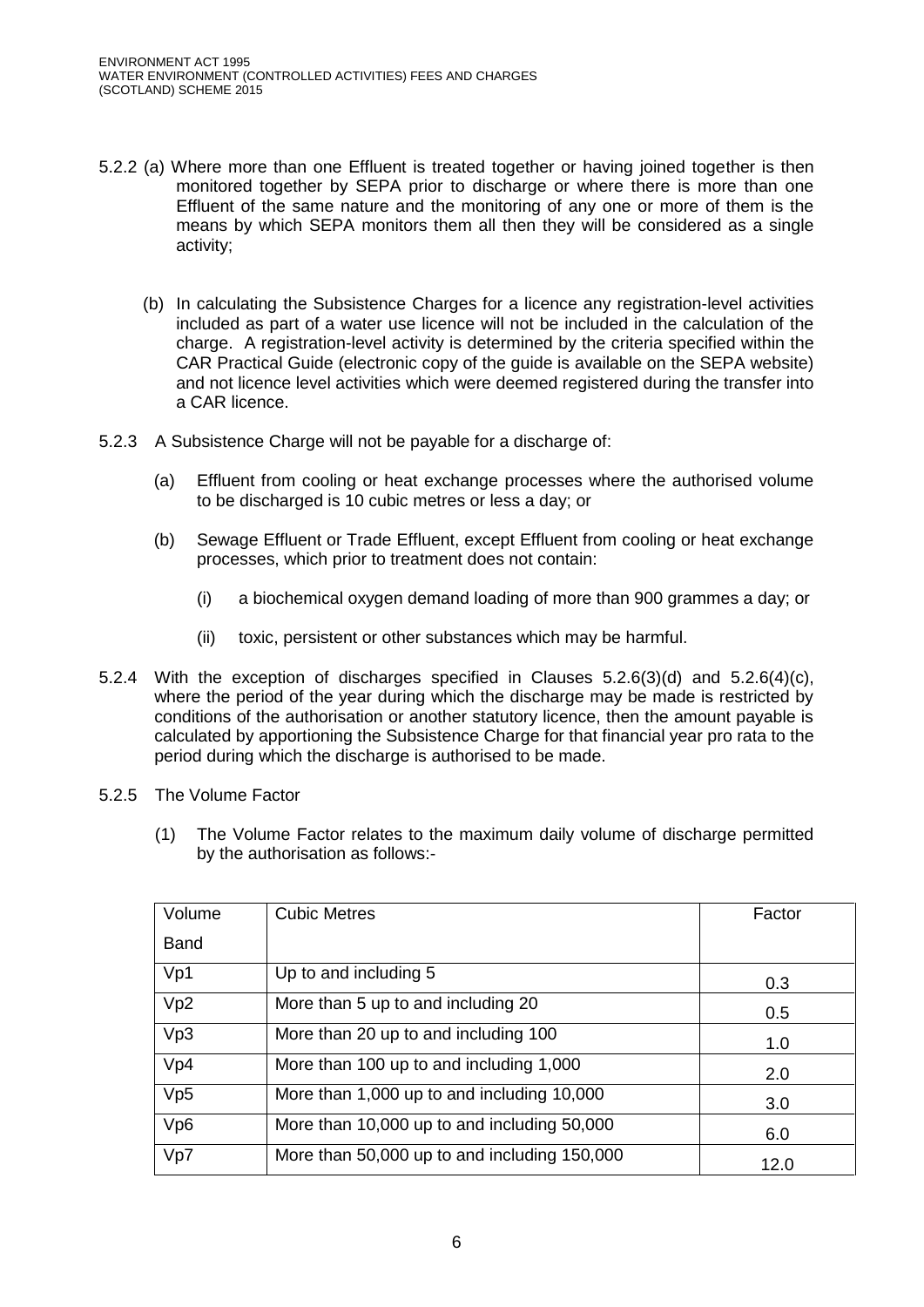| Vp8 | 150,000<br>More than | ?4.ປ |
|-----|----------------------|------|
|-----|----------------------|------|

(2) The Volume Factor for the Trade Effluent from a marine cage fish farm relates to the maximum weight of fish held at any one time as permitted by the authorisation, and in the case of a freshwater cage fish farm relates to the annual production of fish as specified in the authorisation as follows:–

| <b>Volume Band</b> | Tonnes                                  | Factor |
|--------------------|-----------------------------------------|--------|
|                    |                                         |        |
| Vp1                | Up to and including 200                 | 0.3    |
| Vp2                | More than 200 up to and including 1,000 | 0.5    |
| Vp3                | More than 1,000                         | 1.0    |

- (3) Subject to Clauses (4) and (5) below, where no maximum daily volume or maximum weight of fish held at any one time or annual production figure is given in an authorisation, the Volume Factor is 1.0 except where the discharge is:
	- (a) (i) made in an emergency;
		- (ii) surface water (not containing Trade Effluent);
		- (iii) permitted by the authorisation on not more than four days per year; or
		- (iv) Sewage Effluent from a plant serving less than 25 people or a population equivalent of 25 people.

when the Volume Factor is 0.3;

- (b) made from a cage fish farm when the Volume Factor is 0.5.
- (4) For continuous discharges of Sewage Effluent:
	- (a) where the dry weather flow is known by SEPA, the daily maximum volume shall be taken to be three times the dry weather flow;
	- (b) where no dry weather flow is specified in the authorisation, the daily maximum volume shall be taken to be 2.4 times the average daily flow;
	- (c) where no dry weather flow or average daily flow is given in the authorisation, the daily maximum volume shall be taken to be the flow to full treatment.
- (5) For Trade Effluents:
	- (a) the maximum daily volume shall be the volume of discharge specified in the authorisation;
	- (b) subject to (c) below, where no maximum volume of discharge is specified in the authorisation, the maximum daily volume shall be the daily dry weather flow;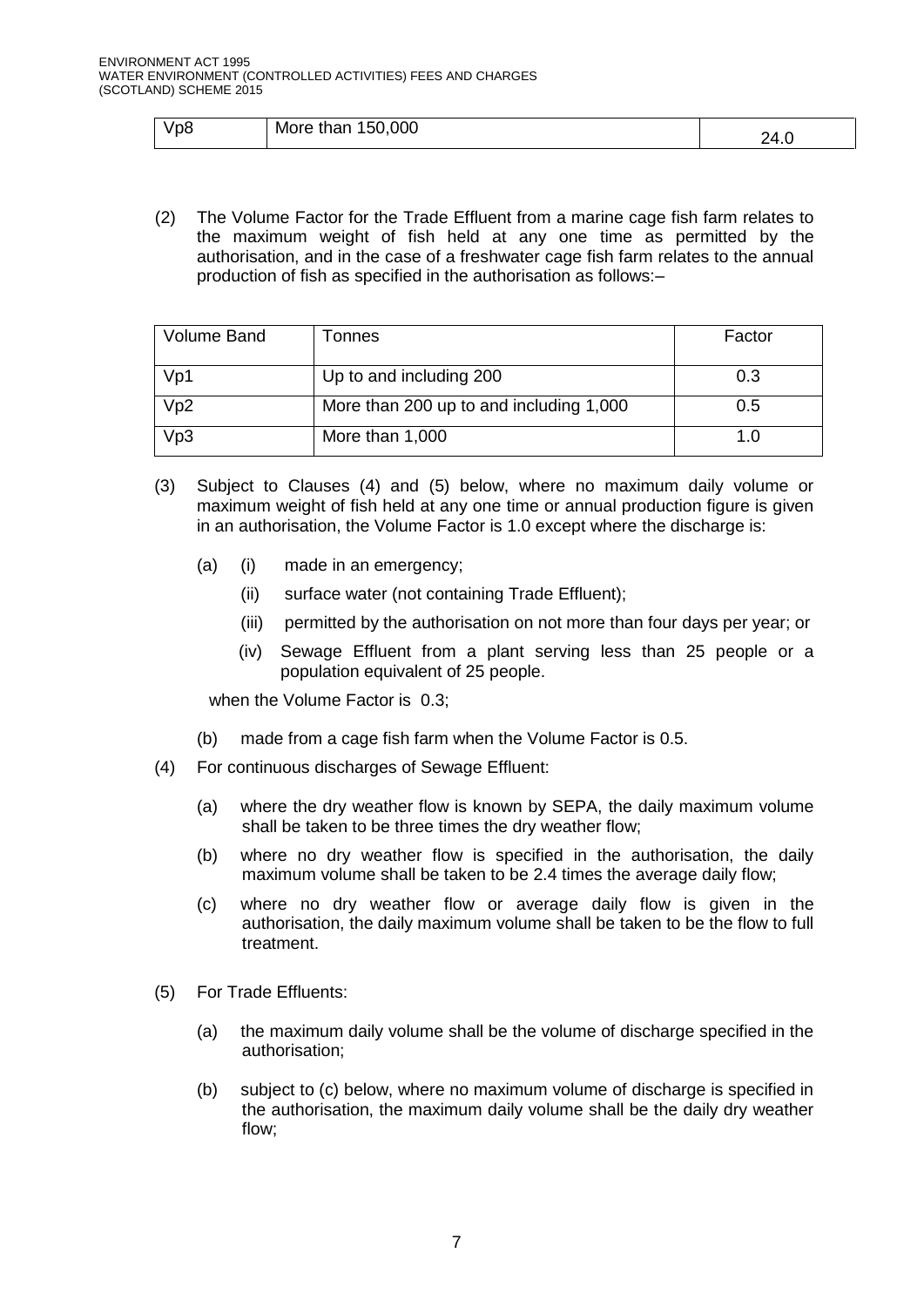(c) where the discharge may contain rainfall, the maximum daily volume shall be taken to be three times the daily dry weather flow.

### 5.2.6 The Contents Factor

(1) The Contents Factor relates to the provisions in the authorisation controlling or regulating the contents of the discharge such that the Contents Factor will apply to the discharges falling within the Bands all as set out in the following table:

| <b>Band</b> | Factor |
|-------------|--------|
| CpA         | 14.0   |
| CpB         | 5.0    |
| CpC         | 3.0    |
| CpD         | 2.0    |
| CpE         | 1.0    |
| CpF         | 0.5    |
| CpG         | 0.3    |

Where:-

(2) Band A relates to

Trade Effluent or Sewage Effluent or other matter; and

- (a) the authorisation contains numeric conditions for any of the following substances excluding any condition for total oil and/or grease or discharges in Band B(d), C(c) or G(b):
	- pesticides including organotins
	- fungicides
	- herbicides
	- polyhalogenated biphenyls
	- aliphatic hydrocarbons
	- aromatic hydrocarbons
	- halogenated hydrocarbons including haloforms
	- alcohols with the exemption of methanol, ethanol, butanol and propanol, glycols (including total and poly)
	- aromatic nitrogen compounds
	- phenolic compounds (with exemption of total and mono hydric phenols)
	- heterocylic hydrocarbons
	- esters
	- **e** ethers
	- ketones
	- aldehydes (with the exemption of formaldehyde); or
- (b) the authorisation includes conditions relating to viruses; or
- (c) the authorisation includes conditions which specify the need for toxicity tests, other than rapid bacterial toxicity tests, to determine compliance.
- (3) Band B relates to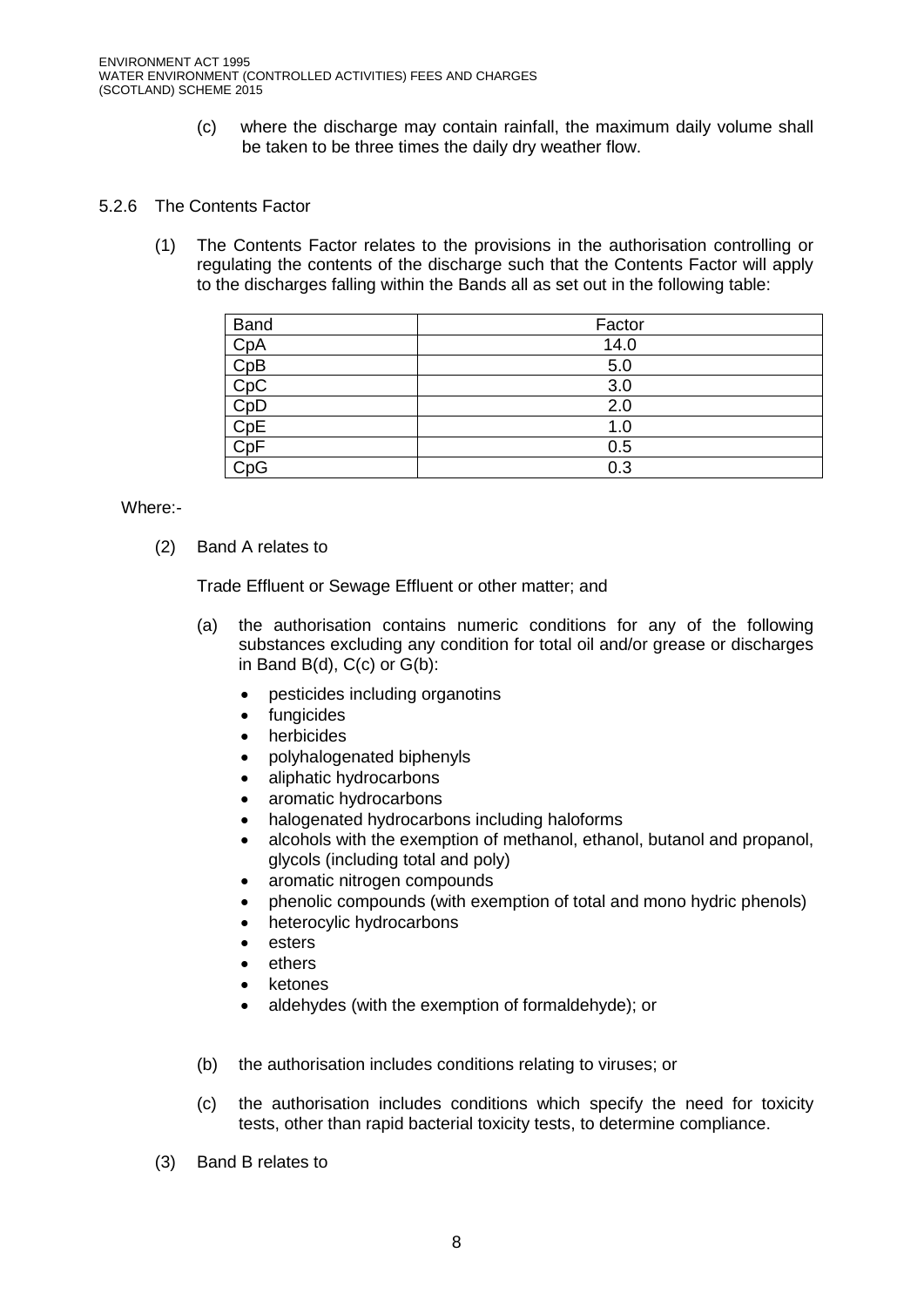Trade Effluent or Sewage Effluent or other matter (except where the authorisation falls in Band A) where

- (a) the authorisation contains numeric conditions for any of the following substances, excluding discharges in Band G(b):
	- metals and metalloids (other than those included in Band F(b))
	- cyanides
	- sulphides
	- phenolic compounds (total and monohydric)
	- methanol
	- ethanol
	- butanol
	- propanol
	- glycols (including total and poly)
	- carboxylic acids
	- organic nitrogen compounds (other than those above and Band A and with the exception of urea and quaternary ammonium salts); or
- (b) the authorisation requires rapid bacterial toxicity tests to determine compliance; or
- (c) the authorisation includes conditions relating to bacteria; or
- (d) in respect of from cage fish farms, the authorisation contains numeric conditions limiting the use of specified substances, other than hydrogen peroxide, for the treatment of diseases or parasites.
- (4) Band C (except where the authorisation falls in Band A or B) relates to:
	- (a) sewage Effluent with numeric conditions other than volume, but not including effluents specified in B, E(b) or G(b); or
	- (b) trade Effluent of an organic nature with numeric conditions other than those included in Band G(b) or Band E(b); or
	- (c) trade Effluent from cage fish farms, including substances not covered by Band B(d) such as hydrogen peroxide.
	- (d) discharges of other matter with numeric conditions, other than volume.
- (5) Band D (except where the authorisation falls in Bands A, B or C) relates to:-
	- (a) sewage Effluent with no numeric conditions other than volume or only descriptive conditions other than those Effluents specified in Band E, F and G.
	- (b) any discharges of Trade Effluent other than those specified in Bands E, F and G.
- (6) Band E (except where the authorisation falls in Bands A, B, C or D) relates to:
	- (a) surface water drainage from trade premises; or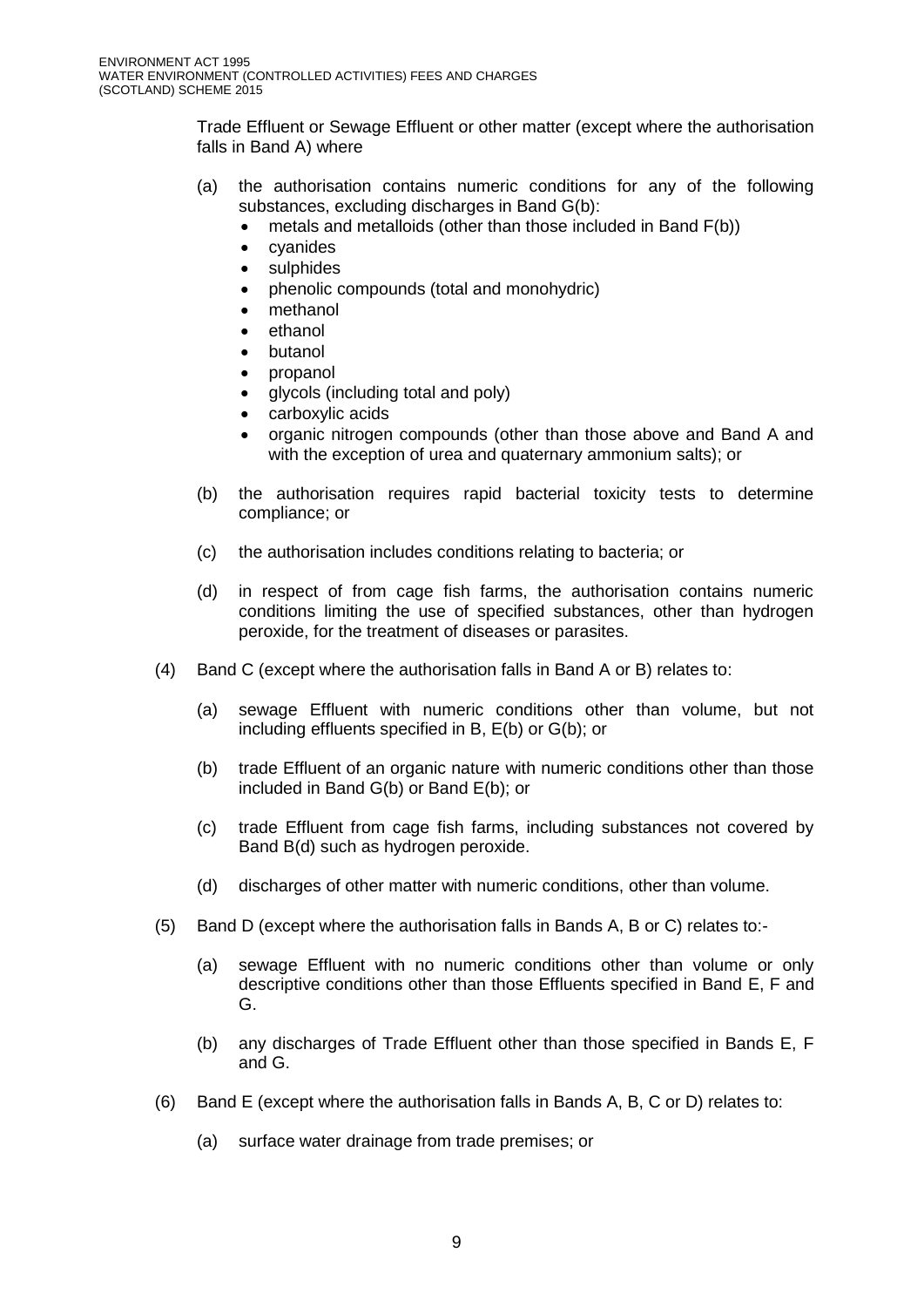- (b) storm and/or emergency discharges at treatment works, pumping stations and from drainage systems; or
- (c) any Trade Effluents of cooling water other than those specified in Band G; or
- (d) any Trade Effluents from the prevention of interference with mining or quarrying and from the continuation of pumping of such discharges following closure, other than those specified in Band F.
- (7) Band F (except where the authorisation falls in Bands A, B, C, D or E) relates to the discharge of:
	- (a) surface water (not containing Trade Effluent); or
	- (b) trade Effluent from the prevention of interference with mining or quarrying and from the continuation of pumping of such discharges following closure, for which there are no conditions or the only numeric conditions are one or more of volume, suspended solids, iron, pH and chloride; or
	- (c) any Effluent not identified elsewhere

and none of the criteria listed in Bands A to E apply.

- (8) Band G relates to the discharge of:
	- (a) cooling water for which the only conditions are one or more relating to volume, temperature, pH and/or chlorine and none of the criteria listed in Bands A to E apply;
	- (b) Trade Effluent from fish farms, other than those specified in Bands B or C.
- 5.2.7 The Receiving Waters Factor
	- (1) The Receiving Waters Factors shall be and relate respectively to the types of waters receiving the discharges as set out in the table below

| <b>Band</b>      | Type                       | Factor |
|------------------|----------------------------|--------|
| RWp1             | Groundwaters or land       | 0.5    |
| RWp2             | Coastal waters             | 1.5    |
| RWp3             | <b>Inland Waters</b>       | 1.0    |
| RW <sub>p4</sub> | <b>Transitional waters</b> | 1.5    |

5.2.8 The Point Source Number of Activities Factor

Subject to clause 5.2.10, the Point Source Number of Activities Factor applies to sites with more than one associated point source activity. The Factor shall be determined by the number of associated activities on a single licence as in the table below. The Factor shall only be applied to the higher or highest single point source charge on the licence. For clarification, the Number of Activities Factor will not apply to activities in a Sewer Network licence.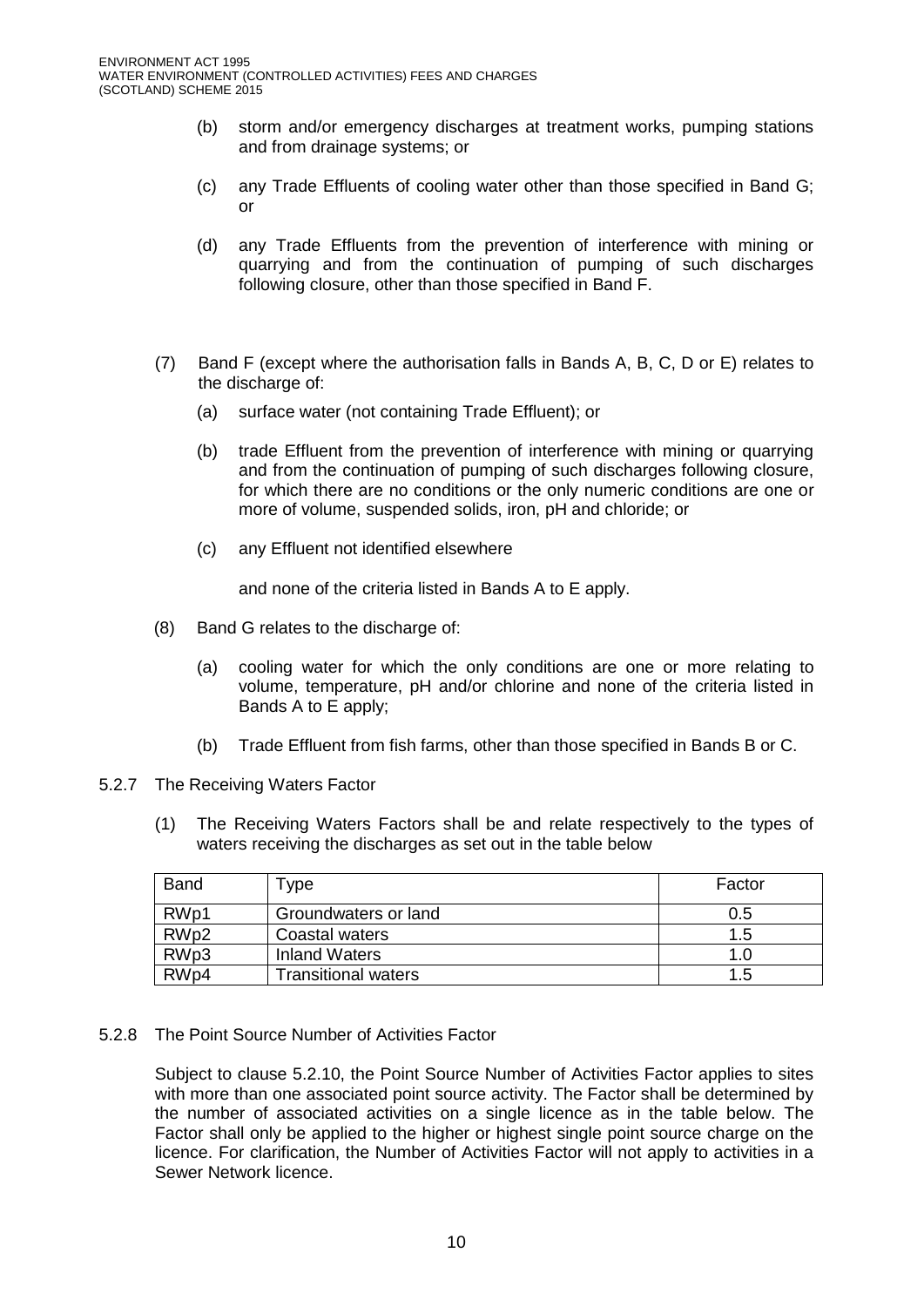| <b>Band</b>     | Number of Point Source Factor<br>Activities |     |
|-----------------|---------------------------------------------|-----|
| Np1             |                                             | 1.0 |
| Np2             | $2 - 5$                                     |     |
| Np <sub>3</sub> | $6 - 10$                                    | 1.3 |
| Np4             | 11 or more                                  | 1.5 |

- 5.2.9 Where a single site licence is appropriate, in SEPA's sole discretion, but the licence review has not yet been completed and a single site licence has not yet been issued SEPA may apply the Number of Activities Factor.
- 5.2.10 Number of Overflows on a sewer network licence Factor

Sewer network licence charges shall be calculated according to the number of overflows in a sewer network licence as in the table below. Site charges shall be multiplied by the appropriate number in the column headed "Factor" in the table below. The Factor shall only be applied to the higher or highest single activity charge on the licence. For clarification, where sewer network licence charges apply the Point Source Number of Activities Factor shall not apply.

| <b>Band</b>      | Number of overflows on a<br><b>Sewer Network Licence</b> | Factor |
|------------------|----------------------------------------------------------|--------|
| Nsn1             |                                                          |        |
| Nsn <sub>2</sub> | $2 - 5$                                                  | 1.25   |
| Nsn3             | $6 - 10$                                                 | 4      |
| Nsn4             | $11 - 25$                                                | 8      |
| Nsn <sub>5</sub> | 26-50                                                    | 16     |
| Nsn <sub>6</sub> | 51-100                                                   | 32     |
| Nsn7             | 101 or more                                              | 64     |

5.2.11 The Financial Factor

The Financial Factor (Fp) for 2015 – 2016 is £748

## **5.3 Disposal to Land**

- 5.3.1 Subject to Clause 5.7 a Subsistence Charge shall be payable in respect of each Licence for the Disposal to Land, which shall be the product of the following, namely:-
	- $Vd =$  The Volume Factor
	- $Cd =$  The Contents Factor
	- Rd = The Receiving Environment Factor, and
	- $Fd =$  The Financial Factor.

Accordingly, a Subsistence Charge shall be determined by using the following formula:

Subsistence Charge = Vd x Cd x Rd x Fd.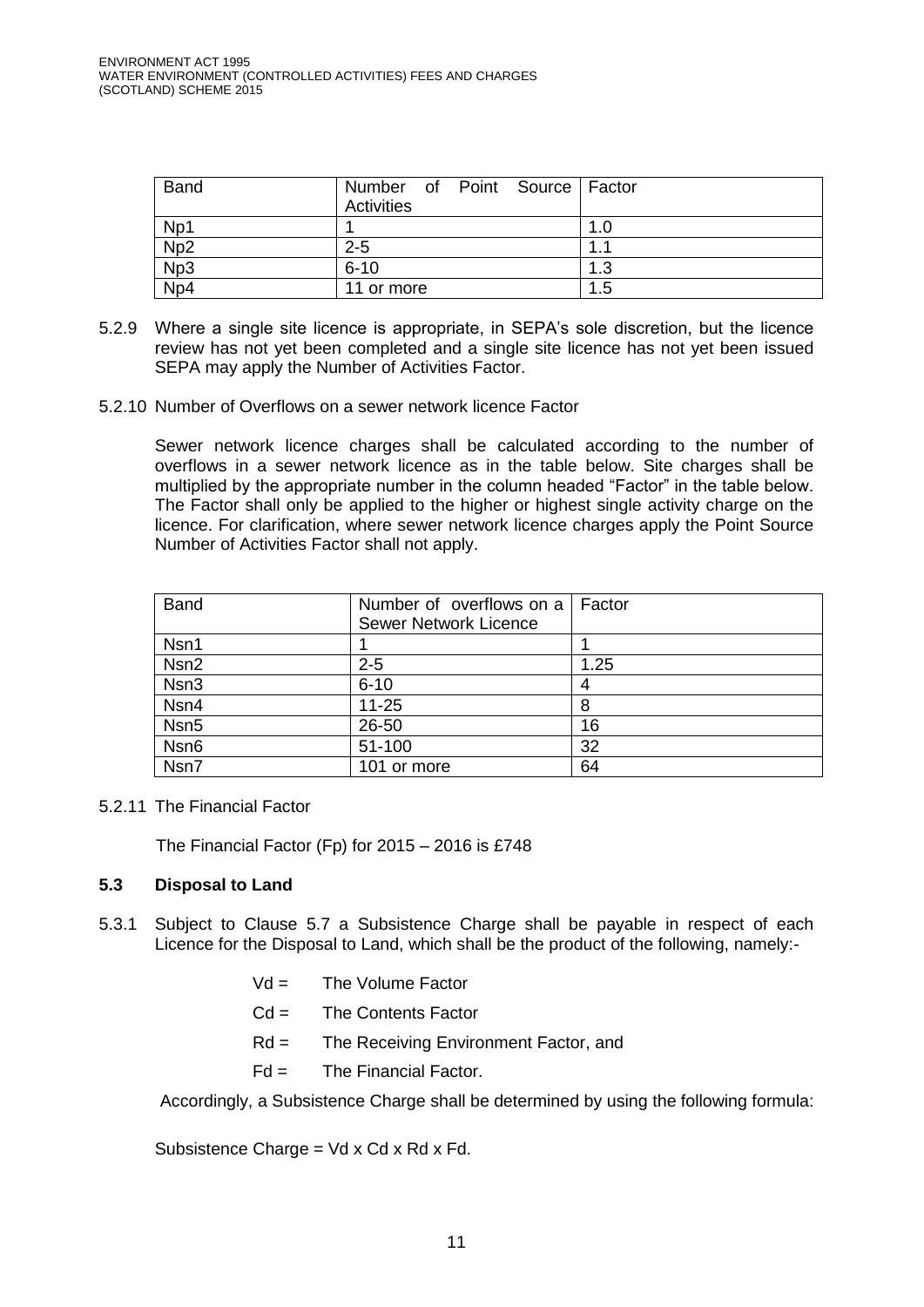#### 5.3.2 The Volume Factor

The Volume Factor relates to the maximum daily volume of discharge permitted by the authorisation as follows:

| <b>Band</b>     | <b>Cubic Metres</b>                | Factor |
|-----------------|------------------------------------|--------|
|                 |                                    |        |
| Vd1             | Up to and including 5              | 0.3    |
| Vd <sub>2</sub> | More than 5 up to and including 20 | 0.5    |
| Vd3             | More than 20                       |        |

Where no maximum daily volume is given in an authorisation, the Volume Factor is 1.0.

5.3.3 The Contents Factor (Cd)

The Contents Factor is 2.0.

5.3.4 The Receiving Waters Factor (Rd)

The Receiving Waters Factor is 0.5.

5.3.5 The Financial Factor

The Financial Factor (Fd) for 2015 – 2016 is £417

## **5.4 Abstraction**

- 5.4.1 Subject to Clauses 5.4.10, 5.7 and 6.0, a Subsistence Charge shall be payable in respect of each Abstraction Licence, which shall be the product of the following, namely:-
	- Va = Volume Abstracted Factor
	- Lo = Loss Factor
	- Le = Length Affected Factor
	- So = Source of Abstraction Factor
	- Se = Seasonality Factor
	- Pa = Proportion of Flow Factor
	- Na = Number of Abstractions Factor, and
	- Fa = Financial Factor.

Accordingly, a Subsistence Charge shall be determined by using the following formula:

Subsistence Charge = Va x Lo x Le x So x Se x Pa x Na x Fa.

In calculating the Subsistence Charges for a licence any registration level activities included as part of a licence will not be included in the calculation of the charge.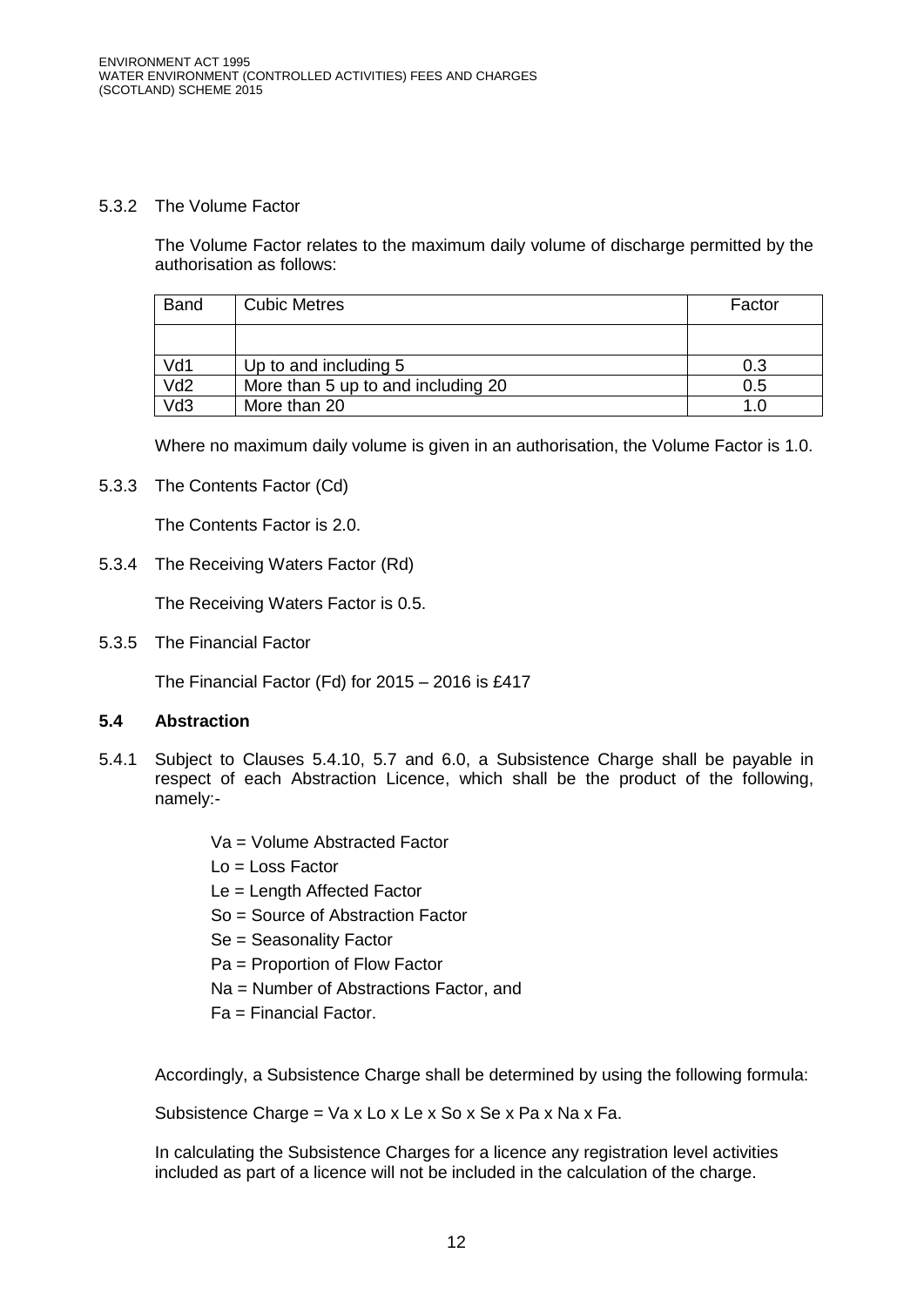## 5.4.2 The Volume Abstracted Factor

The Volume Abstracted Factor applies to the maximum daily volume authorised and is in relation to the description and Bands respectively as set out in the table below:

| (Va) Band       | <b>Description</b>           | Factor |
|-----------------|------------------------------|--------|
| Va1             | >150 megalitres/day          | 22.8   |
| Va2             | >50 to 150 megalitres/day    | 13.7   |
| Va <sub>3</sub> | >10 to 50 megalitres/day     | 9.3    |
| Va4             | >2 to 10 megalitres/day      | 5.0    |
| Va5             | 101 to 2000 cubic metres/day | 1.0    |
| Va <sub>6</sub> | >50 to 100 cubic metres /day | 0.3    |
| Va7             | 0 to 50 cubic metres /day    | 0      |

- 5.4.2.1 For mobile abstraction plant, the determination of the Volume Abstracted Factor will be based on the maximum daily volume which that mobile abstraction plant can abstract as defined within the authorisation.
- 5.4.3 Loss Factor

The Loss Factor is determined by the description and Bands respectively as set out in the table below:

| (Lo) Band        | Description                      | Factor |
|------------------|----------------------------------|--------|
| Lo1              | Non Consumptive Use              | 0.3    |
|                  | <b>Partially Consumptive Use</b> |        |
| L <sub>0</sub> 3 | <b>Consumptive Use</b>           | 1.     |

5.4.3.1 In relation to Clause 5.4.3,

- "Non-Consumptive Use" of water shall be applied where typically over 95% of the abstracted water is returned to the water environment. The following activities will be considered non-consumptive unless demonstrated otherwise:
- hydropower generation;
- amenity pools through flow;
- hydraulic testing;
- fish farms;
- watercress growing; and
- non-evaporative cooling.
- "Partially Consumptive Use" shall be applied where typically between 10% and 95% of the abstracted water is returned to the water environment. The following activities will be considered partially consumptive unless demonstrated otherwise:
- public and private water supply;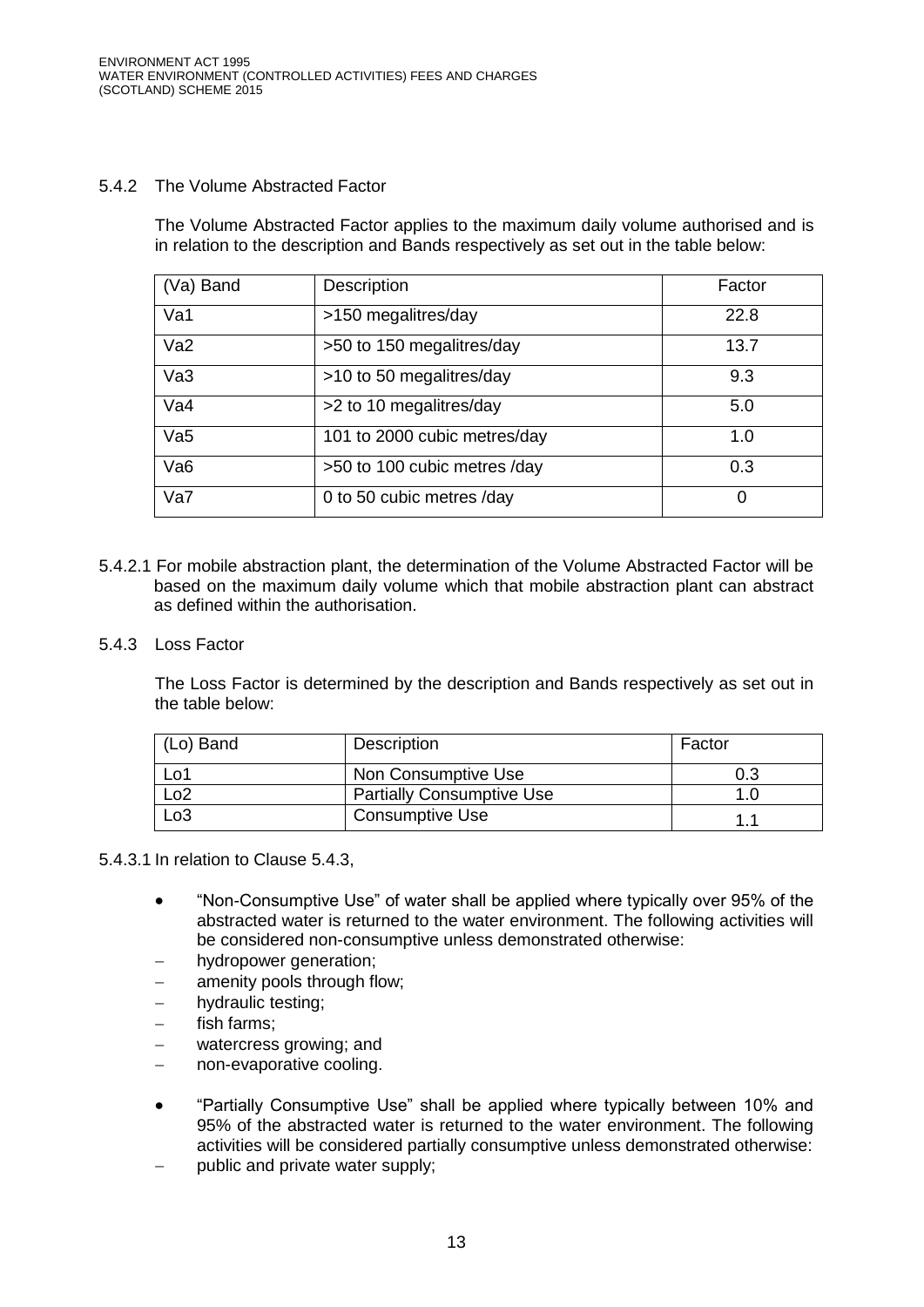- commercial and industrial purposes not specified elsewhere;
- use as a means of conveying material;
- abstraction for agricultural purposes (excluding irrigation, fish farms and watercress growing);
- washing;
- evaporative cooling and other evaporative uses.
- "Consumptive Use" shall be applied where typically less than 10% of the abstracted water is returned to the water environment. The following activities will be considered consumptive unless demonstrated otherwise:
- where water forms part of the product;
- irrigation; and
- dust suppression.
- 5.4.4 The Length Affected Factor

The Length Affected Factor is determined by the description and Bands respectively as set out in the table below:

| (Le) Band       | Description                            | Factor |
|-----------------|----------------------------------------|--------|
| Le1             | Returned < 500m from Abstraction       | 0.2    |
| Le <sub>2</sub> | Returned 500m to <1km from Abstraction | 0.9    |
| Le <sub>3</sub> | Returned 1km to 5km from Abstraction   | 1.3    |
| Le4             | Returned > 5km from Abstraction        | 1.9    |

- 5.4.4.1 Length Affected Band will be determined by the distance, measured along the Bank, between an abstraction point and the point at which the water is returned to the water environment.
- 5.4.4.2 For the avoidance of doubt the Length Affected Band will be Le1 for;
	- coastal and estuarine abstractions and
	- abstractions from a loch which are returned to the same loch.
- 5.4.4.3 For abstractions from groundwater the Length Affected Band will be determined by the straight line distance between the borehole/point of issue and the point of return to the water environment.

5.4.4.4 Where:-

- a Licence for Abstraction covers more than one activity; and
- different charge Bands apply to the individual activities,

then, the charge Band which will be used to calculate the Subsistence Charge for that Licence will be that Band with the highest Factor which applies to greater than 25% of the total volume abstracted or to greater than 40ML per day ("the 25% Rule").

5.4.5 The Source Type Factor

The Source Type Factor is determined by the description and Bands respectively as set out in the table below: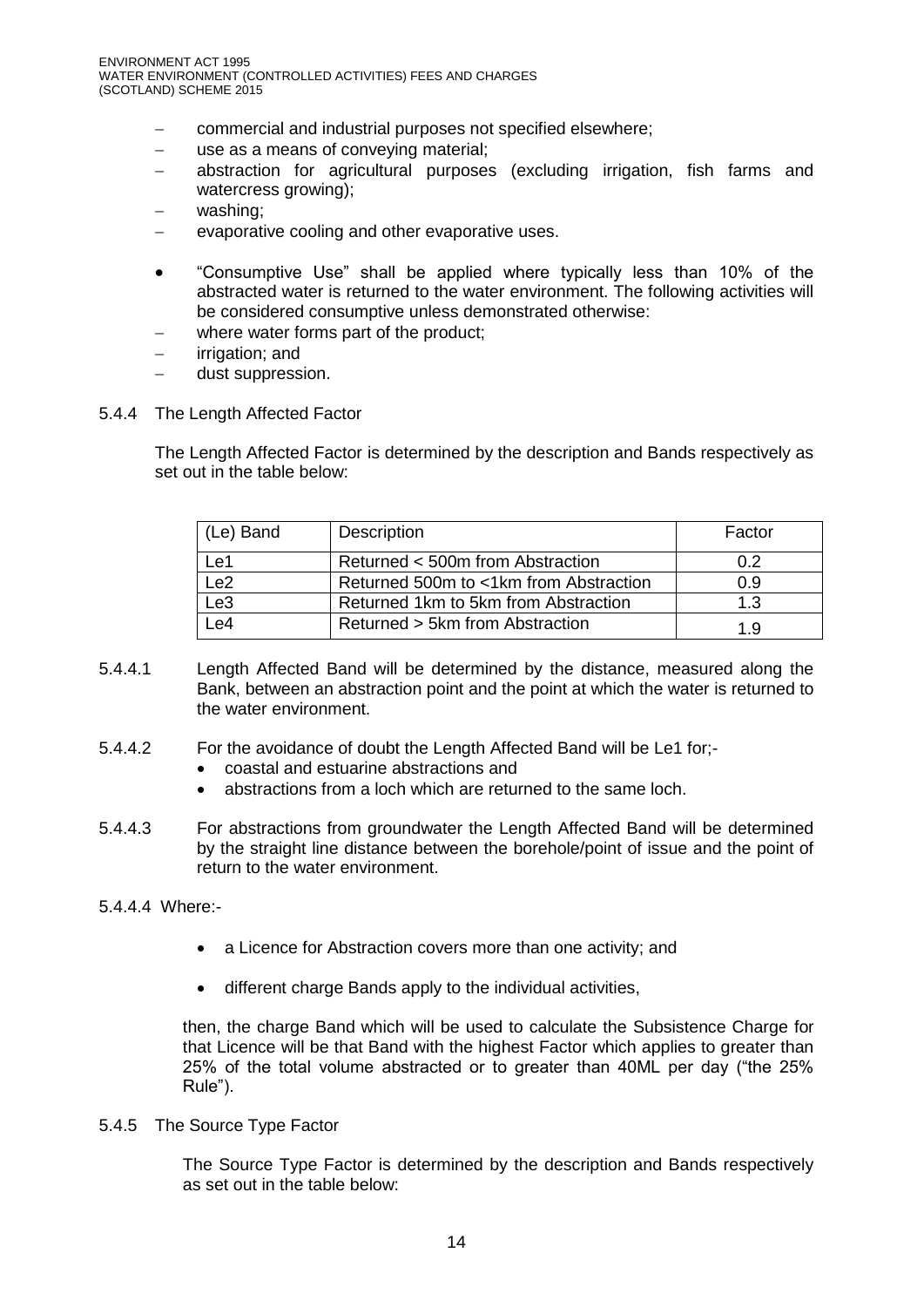| (So) Band       | Description                | Factor            |
|-----------------|----------------------------|-------------------|
| So <sub>1</sub> | <b>Coastal and Estuary</b> | 0.17              |
| So <sub>2</sub> | Inland                     | 1.00 <sub>1</sub> |

#### 5.4.5.1 Where:-

- a Licence for Abstraction covers more than one source type; and
- different charge Bands apply to the individual activities,

then, the charge Band which will be used to calculate the Subsistence Charge for that Licence will be that Band with the highest Factor which applies to greater than 25% of the total volume abstracted, or to greater than 40ML per day ("the 25% Rule").

### 5.4.6 The Seasonality Factor

The Seasonality Factor is determined by the description and Bands respectively as set out in the table below:

| (Se) Band       | Description                         | Factor |
|-----------------|-------------------------------------|--------|
| Se1             | Winter Only (1 October to 31 March) | 0.1    |
| Se <sub>2</sub> | Summer Only (1 April to 31 October) | 0.3    |
| Se <sub>3</sub> | All Year                            | 1.0    |

- 5.4.6.1 Any reduced Factor for the purposes of the Seasonality Factor shall only be awarded and applied by SEPA if the activity/use concerned is constrained by conditions of licence/authorisation.
- 5.4.6.2 For the avoidance of doubt, the Seasonality Band will be Se1 for;
	- abstractions from isolated ponds or off-line impoundments which are fed by seepage, groundwater or land-drainage; and
	- authorised abstractions used to fill isolated ponds or off-line impoundments which are filled during the Winter by authorised abstractions and the pond or impoundment stores at least 75% of the total volume of water required during the Summer.
- 5.4.7 The Proportion of Flow Factor

The Proportion of Flow Factor is determined by the description and Bands respectively as set out in the table below:

| (Pa) Band | Description                                         | Factor |
|-----------|-----------------------------------------------------|--------|
| Pa1       | >50% of 95 <sup>th</sup> percentile flow abstracted | 1.05   |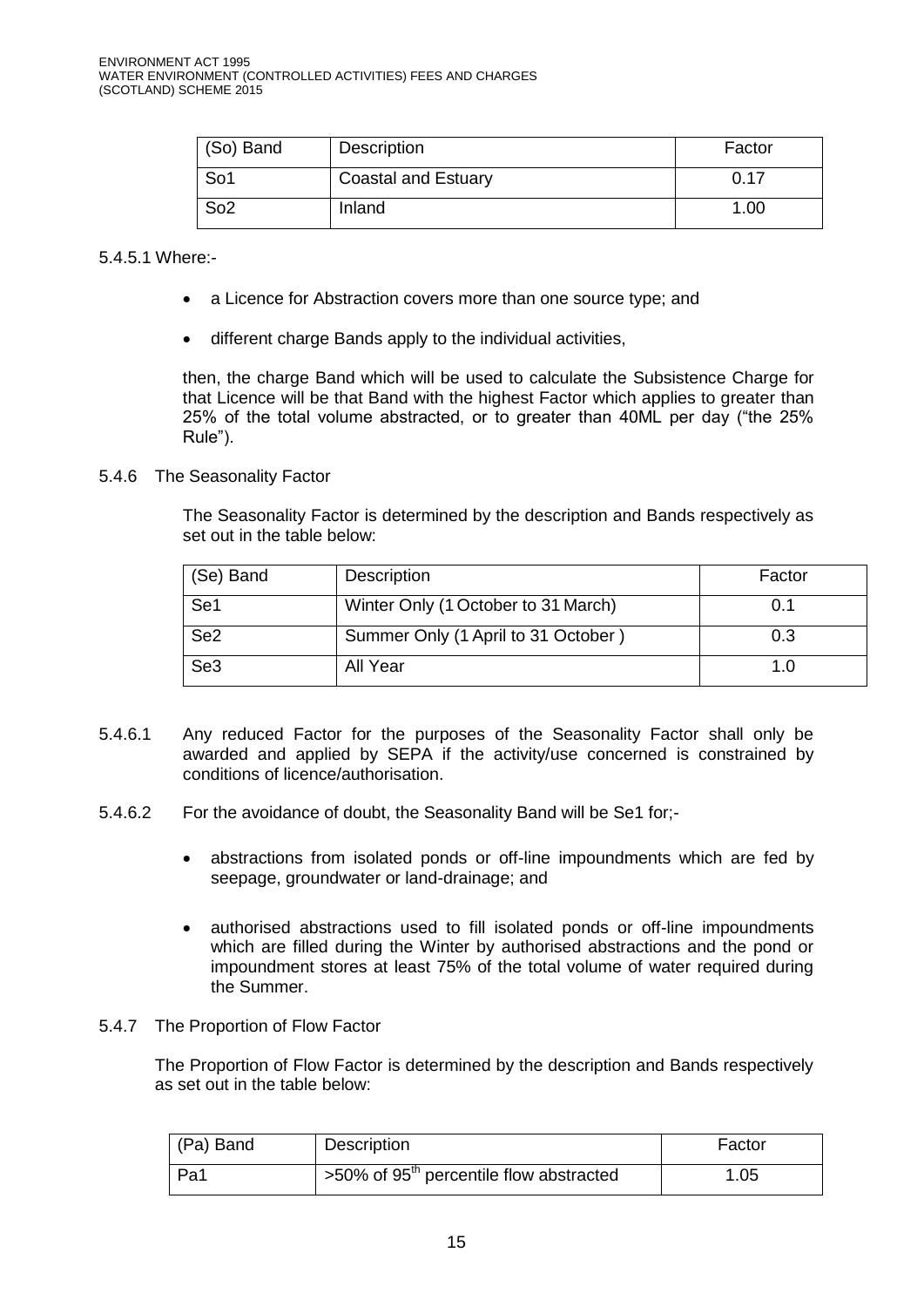| Pa <sub>2</sub> | 10–50% of 95 <sup>th</sup> percentile flow abstracted  | 1.00 |
|-----------------|--------------------------------------------------------|------|
| Pa <sub>3</sub> | $<$ 10% of 95 <sup>th</sup> percentile flow abstracted | 0.95 |

- 5.4.7.1 For the avoidance of doubt, the Proportion of Flow Band will be Pa3 for;
	- coastal and estuarine abstractions;
	- abstractions from a loch which are returned to the same loch;
	- abstractions from groundwater: and
	- abstractions from isolated ponds or off-line impoundments which are fed by seepage, groundwater or land-drainage.

#### 5.4.7.2 Where:-

- a Licence for Abstraction covers more than one activity;
- the percentage of the  $95<sup>th</sup>$  percentile flow abstracted cannot be calculated as the sum of the different abstractions because they are widely separated; and
- different charge Bands apply to the individual activities,

then, the charge Band which will be used to calculate the Subsistence Charge for that Licence will be that Band with the highest Factor which applies to greater than 25% of the total volume abstracted, or to greater than 40ML per day ("the 25% Rule").

#### 5.4.8 Number of Abstractions Factor

The Number of Abstractions Factor is determined by the description and Bands respectively as set out in the table below:

| (Na) Band       | Description | Factor |
|-----------------|-------------|--------|
| Na1             | 1 to $5$    | 1.00   |
| Na <sub>2</sub> | 6 to 25     | 2.00   |
| Na <sub>3</sub> | 26 to 100   | 3.60   |
| Na4             | >100        | 9.40   |

#### 5.4.9 The Financial Factor

The Financial Factor (Fa) for 2015 – 2016 is £1,185

#### 5.4.10 General Rules

5.4.10.1 Where any multi-activity licence/authorisation contains activities which if authorised individually would have been treated as a Registration, such activities will not be considered together with all other activities contained within any licence/authorisation for the purpose of determining the relevant charging factors and/or calculating charges.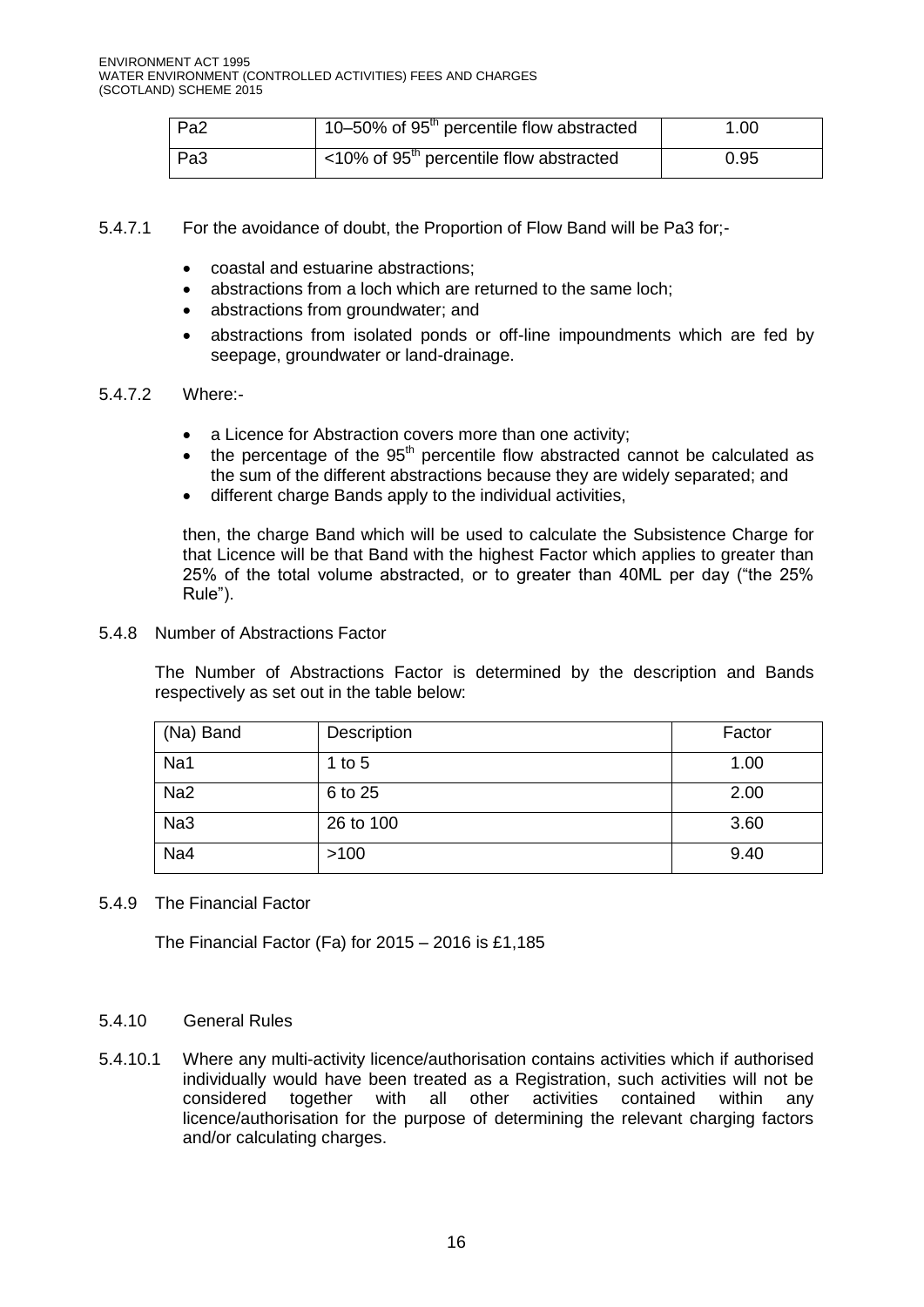ENVIRONMENT ACT 1995 WATER ENVIRONMENT (CONTROLLED ACTIVITIES) FEES AND CHARGES (SCOTLAND) SCHEME 2015

- 5.4.10.2 In the case of lade abstraction, charges will apply to the volume which is abstracted for use by the authorised activity or activities, as opposed to the volume flowing into the lade.
- 5.4.10.3 Hydropower schemes with a maximum installed generating capacity greater than 2MW but less than 5MW of power shall attract a Subsistence Charge of £1,181 for each Licence.

### **5.5 Impoundment**

Subject to Clauses 5.5.5, 5.7 and 6.0, a Subsistence Charge shall be payable in respect of each Impoundment Licence, which shall be the product of the following four factors, namely:-

Vi = Volume Impounded Factor

 $FP = Fish Pass Factor$ 

Ni = Number of Impoundments Factor, and

Fi = Financial Factor

Accordingly, a Subsistence Charge shall be determined by using the following formula:

Subsistence Charge = Vi x FP x Ni x Fi.

5.5.1 The Volume Impounded Factor

The Volume Impounded Factor applies to the maximum impounded volume authorised and is in relation to the description and Bands respectively as set out in the table below:

| (Vi) Band       | Description                    | Factor |
|-----------------|--------------------------------|--------|
| Vi1             | >100,000 megalitres            | 10.7   |
| Vi <sub>2</sub> | $50,000$ to 100,000 megalitres | 8.5    |
| Vi3             | >25,000 to 50,000 megalitres   | 6.6    |
| Vi4             | $>1,000$ to 25,000 megalitres  | 4.5    |
| Vi5             | >100 to 1,000 megalitres       | 2.5    |
| Vi <sub>6</sub> | >25 to 100 megalitres          | 2.2    |
| Vi7             | 0 to 25 megalitres             |        |

5.5.2 The Fish Pass Factor

The Fish Pass Factor is determined by the description and Bands respectively as set out in the table below:

| (FP) Band       | Description              | Factor |
|-----------------|--------------------------|--------|
| FP <sub>1</sub> | <b>Fish Pass Present</b> | 0.95   |
| FP <sub>2</sub> | No Fish Pass Present     | 1.00   |

5.5.3 The Number of Impoundments Factor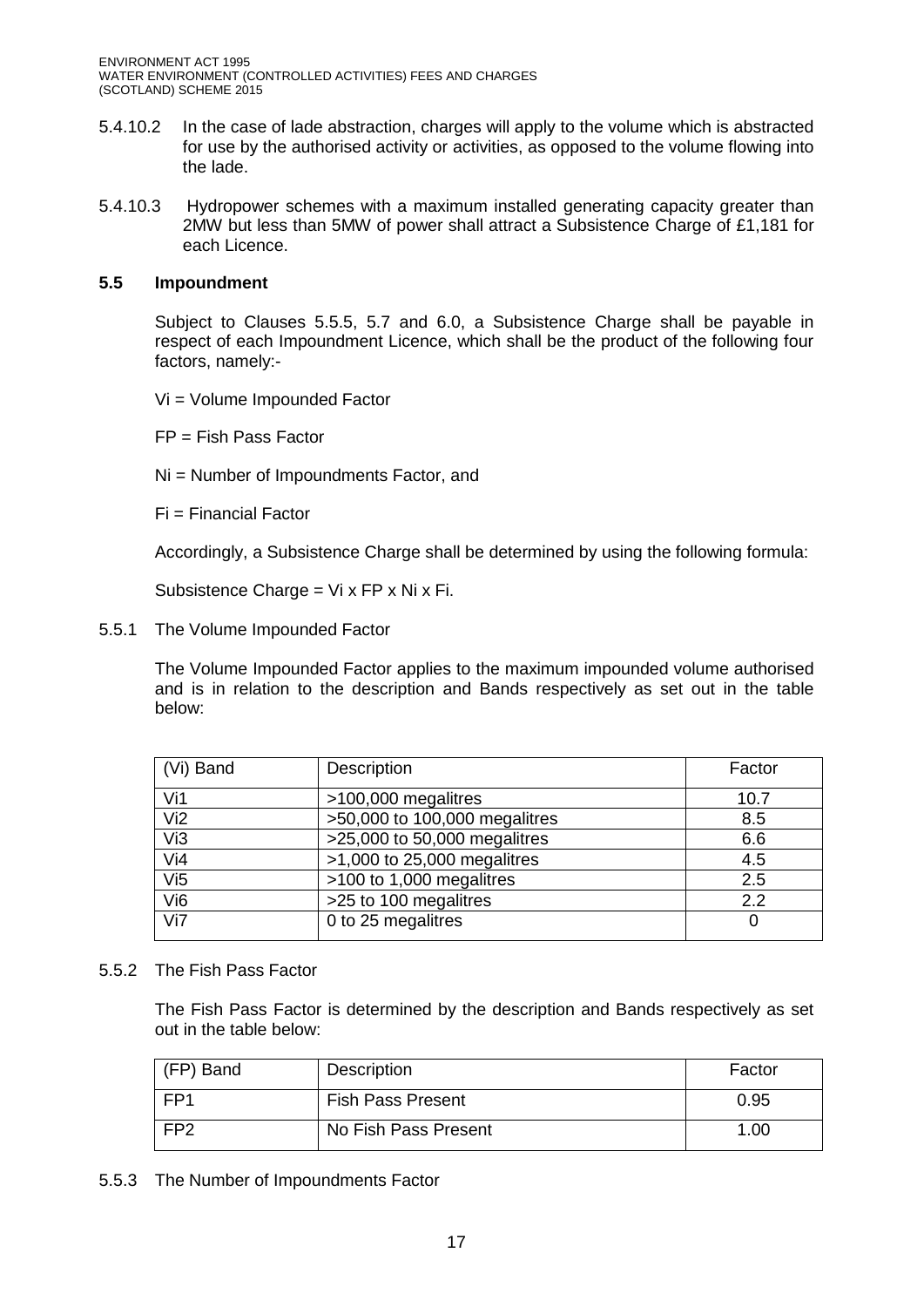The Number of Impoundments Factor is determined by the description and Bands respectively as set out in the table below:

| (Ni) Band       | Description | Factor |
|-----------------|-------------|--------|
| Ni1             | 1 to $2$    | 1.00   |
| Ni <sub>2</sub> | 3 to 5      | 1.50   |
| Ni <sub>3</sub> | 6 to 10     | 2.10   |
| Ni4             | $>10$       | 3.00   |

### 5.5.4 The Financial Factor

The Financial Factor (Fi) for 2015 – 2016 is £940

5.5.5 Each impoundment of greater than 25 megalitres used solely for Hydropower schemes with a maximum installed generating capacity greater than 2MW but less than 5MW of power shall attract a Subsistence Charge of £1,181 for each Licence.

## **5.6 Engineering Works**

- 5.6.1 (a) Subject to Clauses 5.7 and 6, Subsistence Charges shall be payable in respect of each Engineering Works Licence specified in the SEPA Annual Monitoring Plan.
	- (b) Subsistence Charges shall be the product of the following, namely:

 $EL = The Length Factor$ , (which shall mean the total length of works affecting Inland Waters and/or Wetland;

EB = Bed Factor (which shall mean the proportion of the total length of works affecting the Bed of Inland Waters and/or the Bed of Wetland)

ES = Size Factor (which shall mean the size of affected Inland Waters and/or Wetland), and

Fe = Financial Factor (which means the monetary factor set to seek to ensure cost recovery.

Accordingly, a Subsistence Charge shall be determined by using the following formula:

Subsistence Charge = EL x EB x ES x Fe.

- 5.6.2 The Length Factor
	- (a) The Length Factor is based on the total length of all activities within a single authorisation which affects Inland Water or Wetland to which the authorisation relates.
	- (b) Where any activity affects a bed of an Inland Water or bed of a Wetland each hectare of part thereof will be assessed as being equivalent to a kilometre of length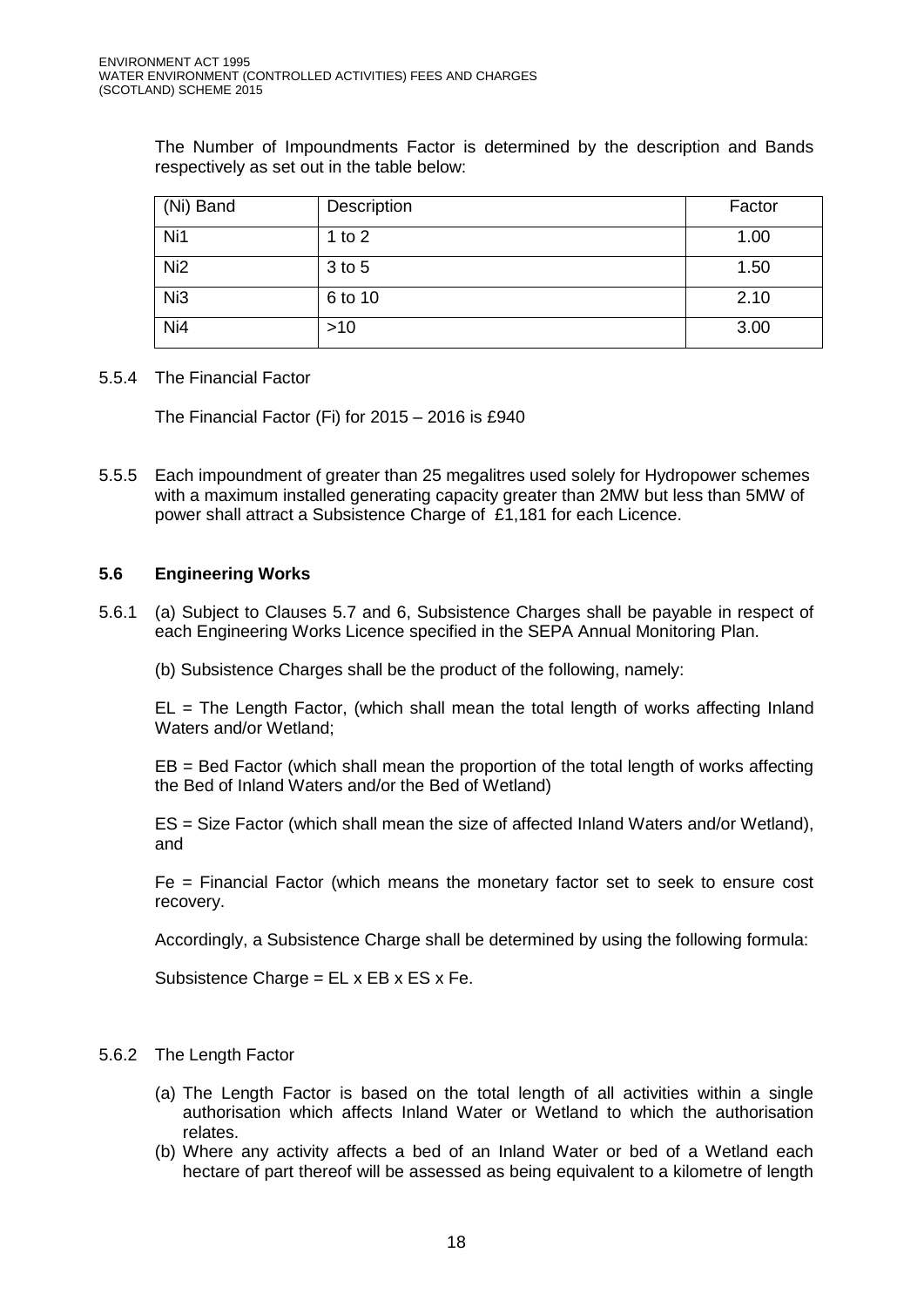affected or part thereof. Accordingly, and by way of illustration, if 10.2 hectares of a loch (or other standing water) is dredged then the Length Factor will equate to 10.2 kilometres and be charged as Band 4, in terms of the table below.

| <b>Band</b>     | <b>Description</b>                                                                                                                       | <b>Factor</b> |
|-----------------|------------------------------------------------------------------------------------------------------------------------------------------|---------------|
| EL <sub>1</sub> | Total length of activities affecting any Inland Water<br>and/or Wetland greater than or equal to 250 metres<br>and less than 500 metres. |               |
| EL <sub>2</sub> | Total length of activities affecting any Inland Water<br>or Wetland greater than or equal to 500 metres and<br>less than 1 kilometre.    | 1.5           |
| EL <sub>3</sub> | Total length of activities affecting any Inland Water<br>or Wetland greater than or equal to 1 kilometre and<br>less than 5 kilometres.  | 3             |
| EL <sub>4</sub> | Total length of activities affecting any Inland Water<br>or Wetland greater than or equal to 5 kilometres.                               | 4             |

## 5.6.3 Bed Factor

- (a) The Bed Factor is based on the percentage of the total length of works that affect the bed of an Inland Water or Wetland.
- (b) The Bed Factor is calculated by using the table below.

| <b>Band</b>       | <b>Description</b>                                     | <b>Factor</b> |
|-------------------|--------------------------------------------------------|---------------|
| EB <sub>1</sub> a | Percentage of works affecting the bed is less than     |               |
|                   | 50 per centum.                                         |               |
| EB1b              | Works affecting only a Wetland                         |               |
| EB <sub>2</sub>   | The percentage of works affecting the bed is greater   | 1.5           |
|                   | than or equal to fifty per centum and less than eighty |               |
|                   | per centum.                                            |               |
| EB <sub>3</sub>   | The percentage of works affecting the bed is greater   |               |
|                   | than or equal to eighty per centum                     |               |

#### 5.6.4 Size Factor

(a) Calculation of the Size Factor is based on the table below.

|                 | <b>Band   Description</b>                             | <b>Factor</b> |
|-----------------|-------------------------------------------------------|---------------|
| ES <sub>1</sub> | Works affecting a river with a catchment area greater |               |
|                 | than or equal to 10km2 and less than 100 km2, or      |               |
|                 | loch with an area equal to or greater than 50         |               |
|                 | hectares and any other Inland Water or Wetland not    |               |
|                 | mentioned in Band 2 below.                            |               |
| ES <sub>2</sub> | Works affecting a river with a catchment area equal   | 1.5           |
|                 | to or greater than 100km2.                            |               |

 (b) Where works affect more than one river the Size Sub-Factor shall be based on the river having the larger or largest catchment area of the rivers affected.

#### 5.6.5 Financial Factor

The Financial Factor (Fe) for 2015 – 2016 is £2,155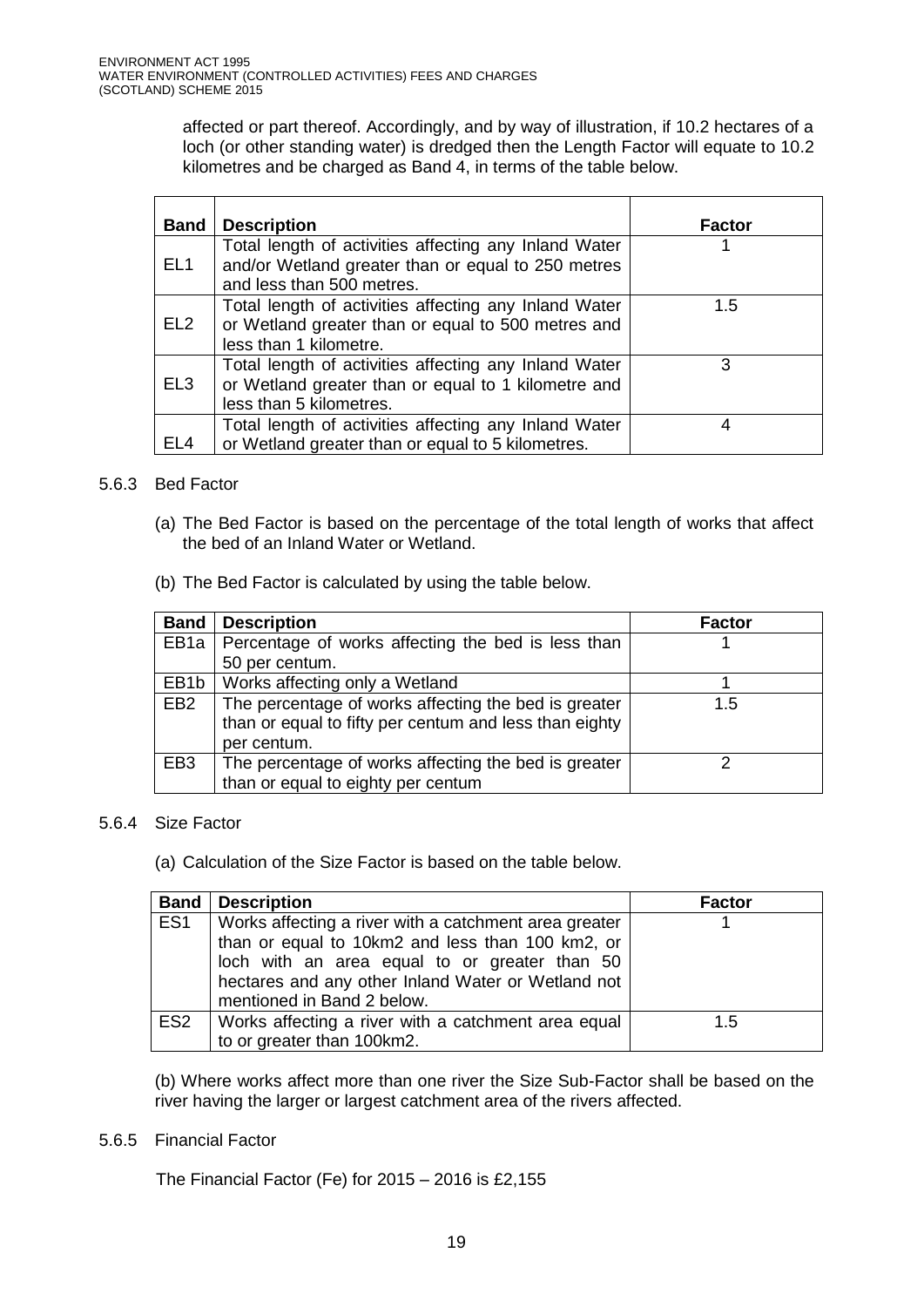## 5.6.6 Duration of Subsistence Charges

- (a) Subsistence Charges shall be payable as from the date specified in the authorisation or licence and where no date is specified from the date that SEPA determines that works have started.
- (b) Except as stated elsewhere herein, the charges will be payable for the period specified in the table below.
- (c) Where a subsistence charge is payable it shall be due for a minimum period of one year, regardless of the time taken on the works.
- (d) Where dredging is undertaken with any other activity or is otherwise related to any other activity then the Duration of the Subsistence Charge shall be determined solely by reference to the other activity, except where the other activities would not incur a Subsistence Charge, in which the Duration of Subsistence Charges for dredging shall be 1 year.

| Length<br><b>Factor</b><br><b>Band</b> | <b>Description</b>                                                                                                                                 | <b>Duration of</b><br><b>Subsistence</b><br>Charge |
|----------------------------------------|----------------------------------------------------------------------------------------------------------------------------------------------------|----------------------------------------------------|
|                                        | Total length of activities affecting the bed of an Inland<br>Water or the bed of a Wetland of greater than 250<br>metres but less than 500 metres. | 1 year                                             |
| $\overline{2}$                         | Total length of activities affecting the bed of Inland<br>Water or the bed of a Wetland of 500 metres or more<br>but less than 1 kilometre.        | 2 years                                            |
| 3<br>and  <br>4                        | Total length of activities affecting the bed of an Inland<br>Water or bed of a Wetland of equal to or more than 1<br>kilometre.                    | 3 years                                            |
| 1 to 4                                 | Dredging activities affecting the bed of an Inland Water<br>or bed of a Wetland of 250 metres or more.                                             | 1 year.                                            |

## **5.7 Subsistence charge reduction factor**

5.7.1 The Reduction Factor shall apply only where:

a. Subsistence Charges are payable in respect of all associated activities in a single licence; otherwise the Reduction Factor shall not be applied; and b. a licence has two or more of the following Subsistence Charges; namely – Point Source; Disposal to Land; Abstraction or Impoundment; Engineering.

- 5.7.2 The Reduction Factor shall be 0.9.
- 5.7.3 Where a single site licence is appropriate, in SEPA's sole discretion, but the licence review has not yet been completed and a single site licence has not yet been issued SEPA may apply the Reduction Factor.

# **6 ENVIRONMENTAL SERVICE**

6.1 No Application Fee or Subsistence Charge shall be levied by SEPA for any activity or associated activities deemed by SEPA to constitute an Environmental Service. SEPA shall issue supplemental provisions in respect of what constitutes an Environmental Service from time to time.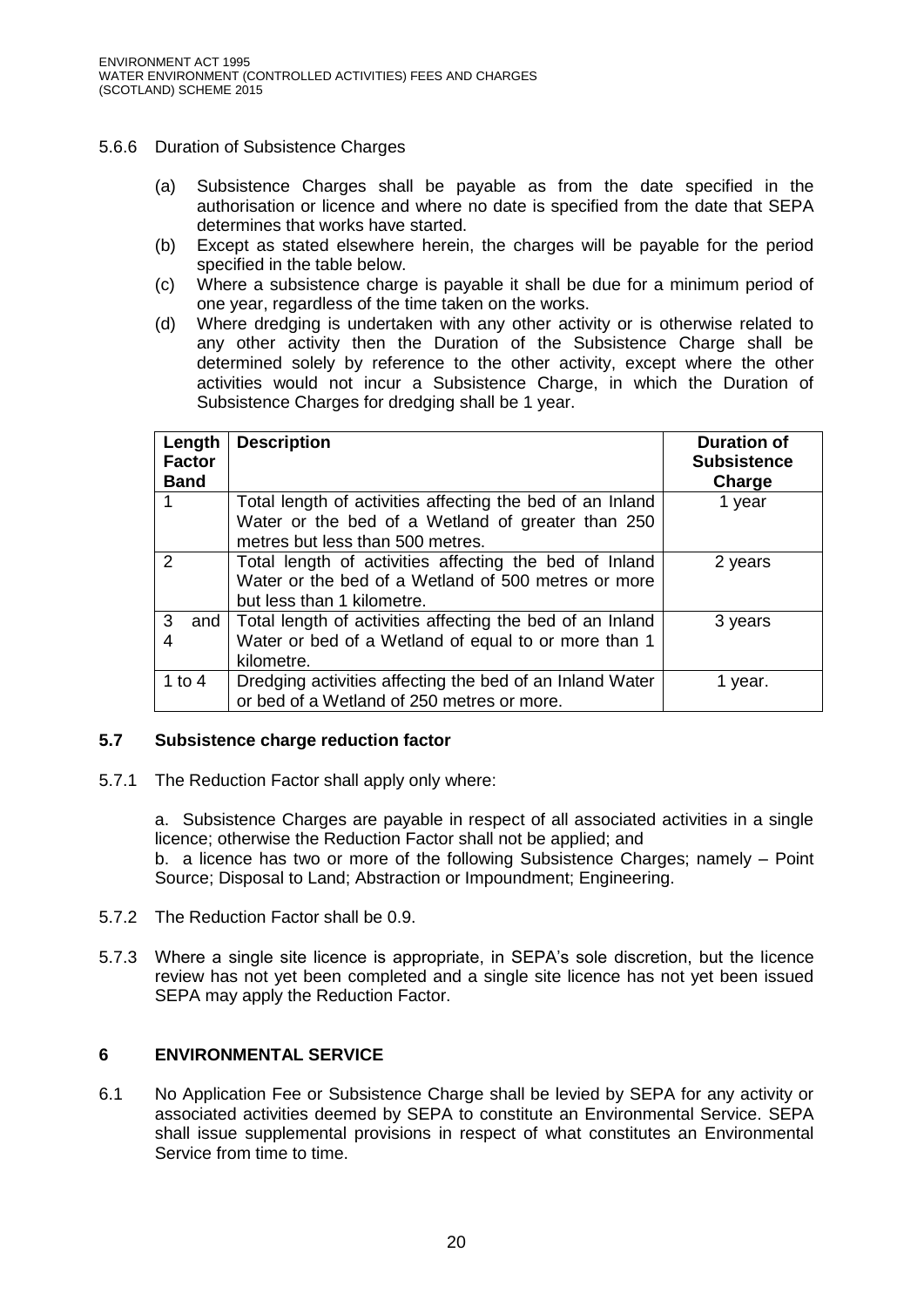# **7 SURRENDER OF AUTHORISATION**

7.1 No fee shall be charged by SEPA for the surrender of an Authorisation, in whole or in part, implemented in accordance with Regulation 27 and 28 of the 2011 Regulations.

# **8 IMPOSITION OF AN AUTHORISATION**

8.1 The fee charged by SEPA in respect of any authorisation granted by SEPA under Regulation 10 of the 2011 Regulations as appropriate, may be the sum of the Application Fee that would otherwise have been applied had the authorisation not been so granted by SEPA, together with a surcharge of 30%.

# **9 ADMINISTRATIVE VARIATION OF AUTHORISATION**

- 9.1 In respect of any request for an Administrative Variation made in accordance with Regulation 24 of the 2011 Regulations, the charge payable shall be £87 per authorisation.
- 9.2 In respect of any Administrative Variation of an authorisation in accordance with Regulation 21 or 22 of the 2011 Regulations, no charge shall be payable in respect thereof.
- 9.3 If an abstraction is,
	- carried out using mobile abstraction plant; and
	- authorised under an existing Licence

the addition of each new point of abstraction to that Licence will attract an Administrative Variation fee of £87

# **10 TECHNICAL VARIATION OF AUTHORISATION**

- 10.1 In respect of any request for a Technical Variation made in accordance with Regulation 24 of the 2011 Regulations, the charge payable shall be 75% of the Application Fee that would otherwise have been imposed in accordance with the Scheme.
- 10.2 In respect of any Technical Variation of an authorisation in accordance with Regulation 21 or 22 of the 2011 Regulations, no charge shall be payable in respect thereof.

# **11 TRANSFER OF AUTHORISATION**

11.1 In respect of any application for the transfer of an authorisation in accordance with Regulation 25 of the 2011 Regulations, the charge payable shall be £87 per authorisation.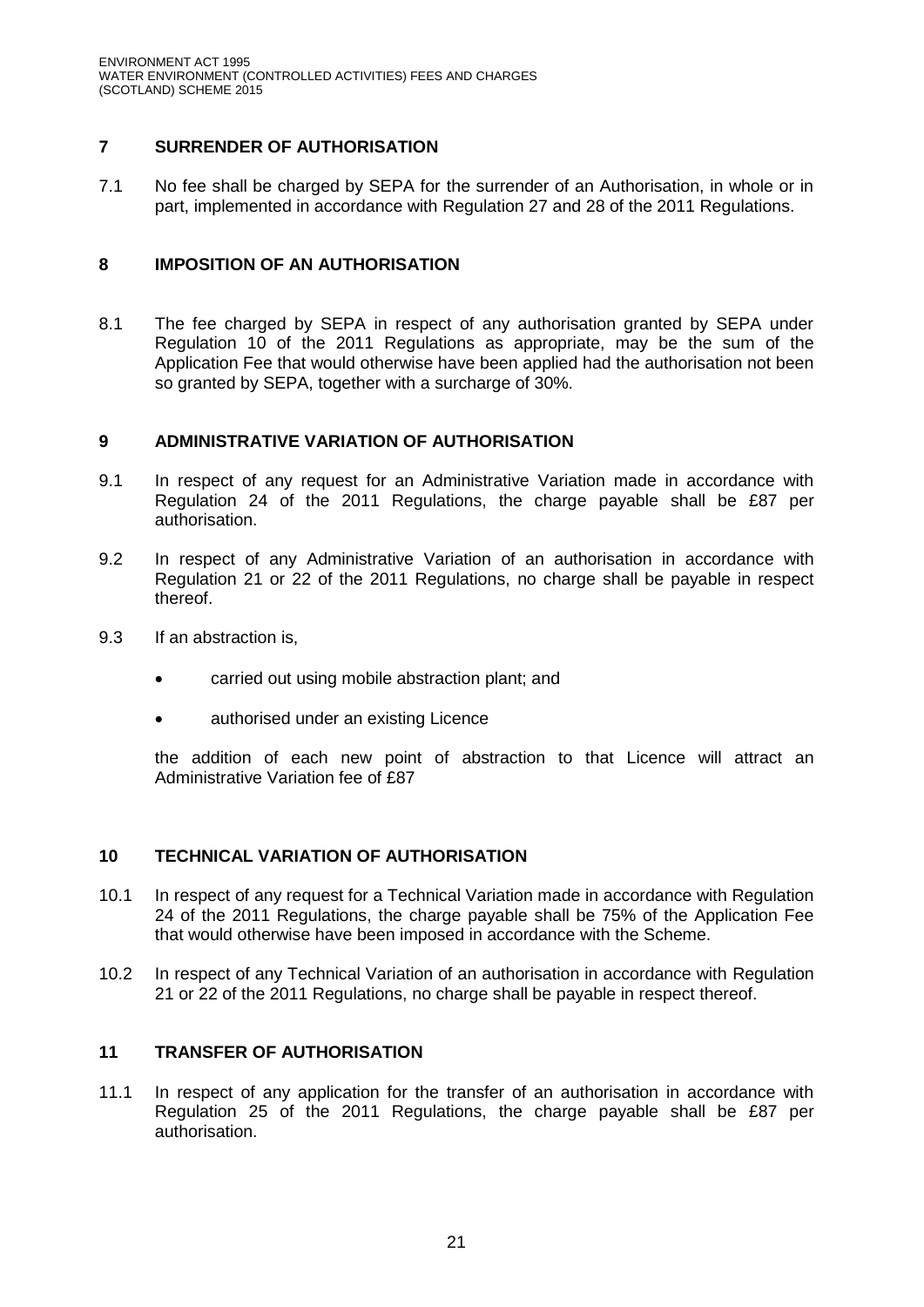# **12. APPLICATION FOR COMMERCIAL CONFIDENTIALITY**

12.1 In respect of any application for the determination of commercial confidentiality in accordance with Regulation 39 of the 2011 Regulations, the charge payable shall be £767 per authorisation.

## **13. REFUNDS/INCREASES OF SUBSISTENCE CHARGES**

- 13.1 Where as a result of any variation of an authorisation, the Subsistence Charge payable in respect of that authorisation increases or decreases, then any such increase or decrease in Subsistence Charge payable shall be provided for, as follows:-
- 13.1.1 Subject to Clauses 7.1 and 10.1 and 11.1 for those who have already made full payment the amount refundable or further sums due shall be the Subsistence Charge for the authorisation for the financial year in which the surrender, variation or transfer occurs divided by 365 and multiplied by the number of days from and including the date of the surrender, variation or transfer, up to and including the last day of that financial year; or
- 13.1.2 Subject to Clauses 7.1 and 10.1 and 11.1, where the Subsistence Charge for an authorisation has not already been paid in full at the date of surrender, variation or transfer of that authorisation, the amount shall be reduced or increased by an amount equivalent to the refund or further sums due which would have been payable at the date of variation had payment been made in full on 1 April of the financial year to which the Subsistence Charge relates.

## **14. PAYMENT AND LIABILITY FOR PAYMENT**

- 14.1 Liability for all fees and charges and any refunds which may become due under the Scheme shall be payable by or to as the case may be:-
	- (a) The applicant for a Registration in terms of Regulation 7 of the 2011 Regulations;
	- (b) The responsible person in terms of Regulation 8 of the 2011 Regulations;
	- (c) Any person to whom an authorisation has been granted by SEPA in accordance with Regulation 10 of the 2011 Regulations;
	- (d) The operator in terms of the 2011 Regulations.
- 14.2 Payment of fees (with the exception of payment of Application Fees by BACS transfer) and of charges under the Scheme shall be:
	- By cheque, made payable to "The Scottish Environment Protection Agency" and endorsed "A/C Payee Only"; or
	- By Credit or Debit Card, by telephone to SEPA offices or on completion of the appropriate form included with application forms/invoices. Payment made by credit cards will attract a variable surcharge.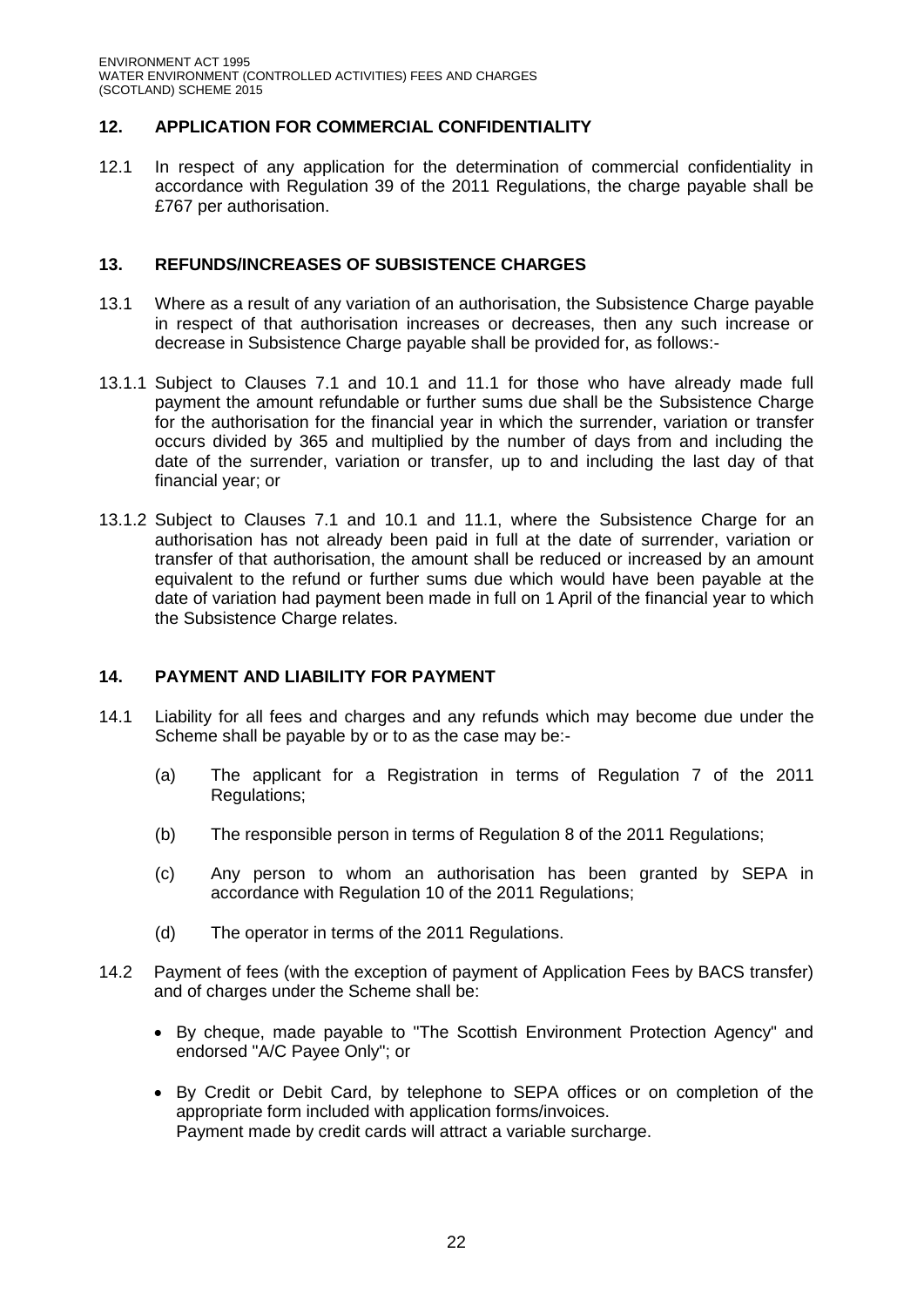- By BACS transfer, Sort Code 83-34-00, Account Number: 00137187 or such other account as SEPA may from time to time determine.
- By Cash
- 14.3 Any Application Fee payable under the Scheme shall be due and payable in full on the making of an application.
- 14.4 Subsistence Charges shall apply:
	- to any activity which is being carried out but which although it requires authorisation is currently unauthorised and in respect of which an application for authorisation has been submitted during the year in question; and
	- from 1 April, 2016 and each 1 April thereafter regardless of the actual date on which SEPA grants the authorisation for the activity in question or the date from which that authorisation is to take effect, Subsistence Charges shall apply from 1 April in each year.
- 14.5 With the exception of Disposal to Land subsistence charges, which shall be payable in full on 1 April in each year, payment of the Subsistence Charge shall be due on 1 April and shall be payable in two instalments on 1 April and 1 October. An authorisation shall be deemed to continue to subsist and accordingly liability to pay the relevant Subsistence Charge will continue to subsist until the surrender of that authorisation has been applied for and accepted by SEPA in accordance with Regulations 27 and 28 of the 2011 Regulations, or until otherwise revoked by SEPA.
- 14.6 It shall be a condition of any authorisation that the fees and charges prescribed in the Scheme in relation to that authorisation are paid in accordance with the Scheme.
- 14.7 With effect from 1 April 2016 and on every anniversary thereof, SEPA may increase all charges and fees under the Scheme annually in line with increases in the Office for National Statistics measures of inflation as at 30 September in the immediately preceding year. Fees and charges shall be rounded up to the nearest pound sterling.
- 14.8 SEPA may as it considers necessary and after such consultation as it deems reasonable, introduce:
	- such exemptions from the fees and charges set out in the Scheme to make different provisions for different cases, or classes of cases including different provisions in relation to different circumstances or localities; and
	- supplemental, consequential and transitional provisions for the purposes of the Scheme.